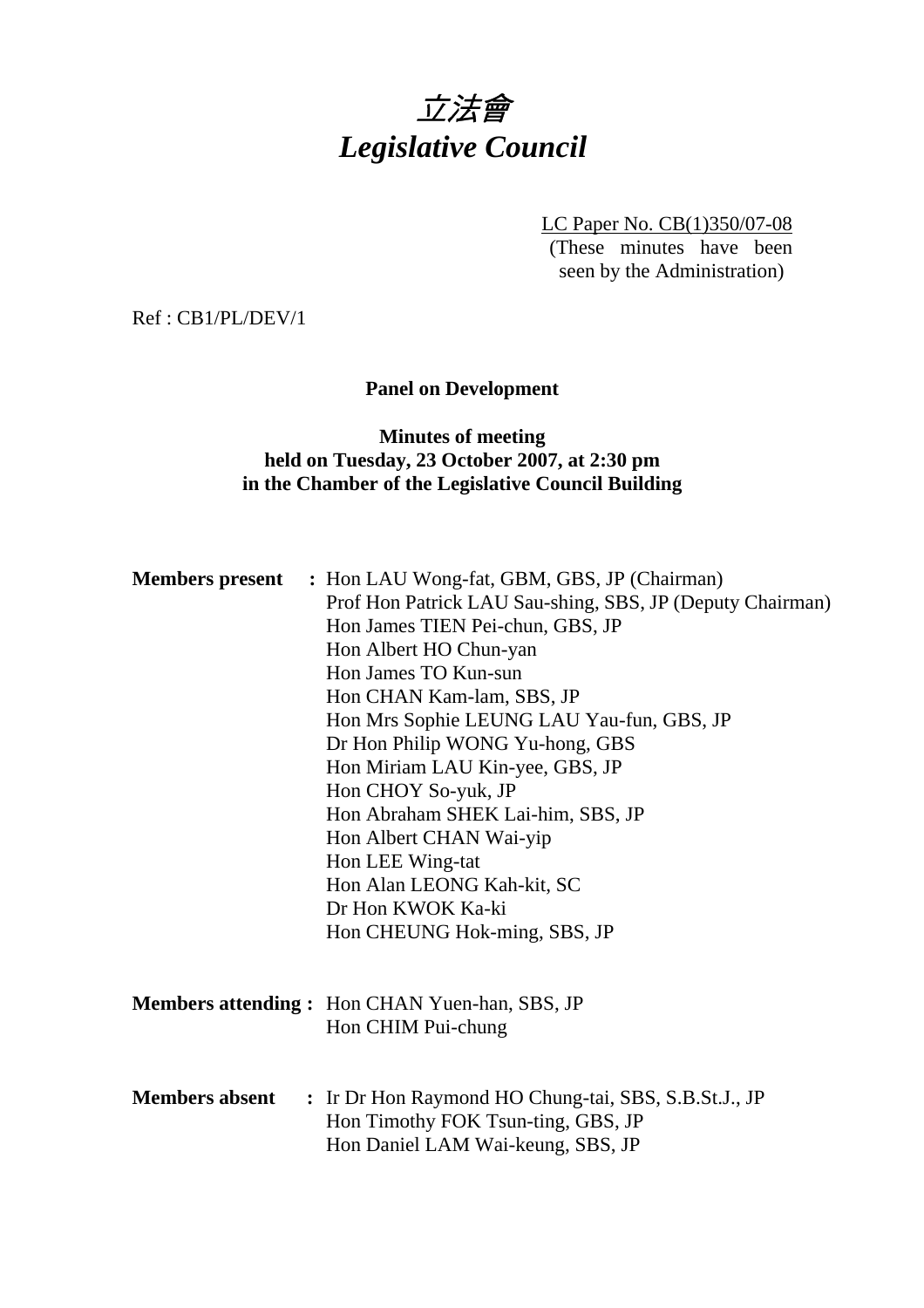| <b>Public officers</b>                       | : Agenda items V and VI                                                                              |  |
|----------------------------------------------|------------------------------------------------------------------------------------------------------|--|
| attending                                    | Mrs Carrie LAM<br><b>Secretary for Development</b>                                                   |  |
|                                              | Mr MAK Chai-kwong<br>Permanent Secretary for Development (Works)                                     |  |
|                                              | Miss WONG Wing-chen, Janet<br>Deputy Secretary for Development (Works) 1                             |  |
|                                              | <b>Agenda item VII</b>                                                                               |  |
|                                              | Miss Annie TAM<br>Director of Lands                                                                  |  |
|                                              | Miss Diane WONG<br>Principal Assistant Secretary for Development<br>(Planning $&$ Lands) 1           |  |
|                                              | Mr AU Choi-kai<br>Deputy Director of Buildings                                                       |  |
|                                              | Miss Mona WOO<br>District Lands Officer (Sha Tin)                                                    |  |
|                                              | Mr Simon CHENG Ho-lai<br><b>Senior Estate Surveyor/Special Duties</b><br>(Estate Management Section) |  |
| <b>Clerk in attendance:</b> Ms Anita SIT     | Chief Council Secretary (1)4                                                                         |  |
| <b>Staff in attendance : Mr WONG Siu-yee</b> | Senior Council Secretary (1)7                                                                        |  |
|                                              | Ms Guy YIP<br>Council Secretary (1)1                                                                 |  |
|                                              | Ms Christina SHIU<br>Legislative Assistant (1)7                                                      |  |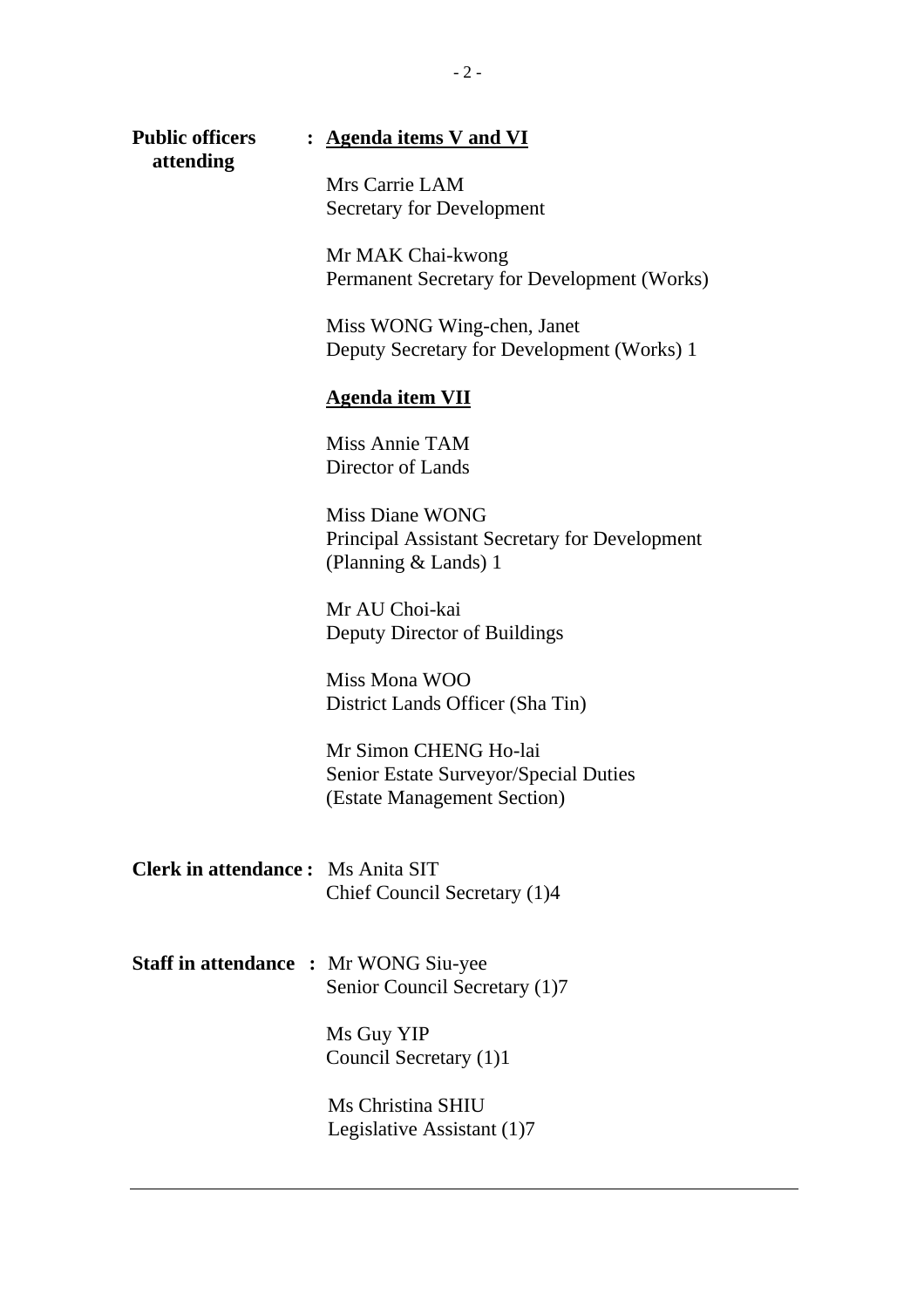# **I Confirmation of minutes and matters arising**

| (LC Paper No. CB(1)85/07-08 | -- Minutes of meeting on |  |
|-----------------------------|--------------------------|--|
|                             | 11 October 2007)         |  |

The minutes of the meeting held on 11 October 2007 were confirmed.

2. The Chairman solicited members' views on the way forward for the Subcommittee to Review the Planning for the Central Waterfront (including the Tamar Site).

3. Mr Alan LEONG said that there were still some outstanding issues, such as reclamation works, which would require monitoring. Without the Subcommittee, the Panel would be in a passive position in following up the relevant issues.

4. Mr Abraham SHEK said that the monitoring of the planning for the Central harbourfront and relevant issues could be taken up by the Panel. The Administration could brief the Panel on those issues if and when necessary. He considered that for the Urban Design Study for the New Central Harbourfront, the Administration should brief the Panel on the design proposals to be put forward under the Stage 2 Public Engagement of the Study.

5. The Clerk said that the Administration had indicated its intention to brief the Subcommittee on the launch of the Stage 2 Public Engagement of the Urban Design Study for the New Central Harbourfront in January 2008. As regards the Tamar Development Project, the Administration had indicated that it could provide further details after it had formally awarded the design-and-build contract for the Project.

6. Members agreed that there was no need for the Subcommittee to continue with its work. The Chairman said that the Panel would follow up the outstanding issues when necessary.

# **II Information papers issued since the meeting on 24 July 2007**

| -- Letter dated 15 July 2007 from                                     |
|-----------------------------------------------------------------------|
| the Central H18 Owners                                                |
| Concern Group to the Urban                                            |
| Renewal Authority and the                                             |
| latters' reply dated 27 July                                          |
| 2007 relating to the incidental                                       |
| cost allowance and home                                               |
| purchase allowance for urban                                          |
| renewal projects                                                      |
| LC Paper No. $CB(1)2259/06-07(01)$ --<br>Administration's reply dated |
| 1 August 2007 to B W CHOY,                                            |
| a member of the public,                                               |
|                                                                       |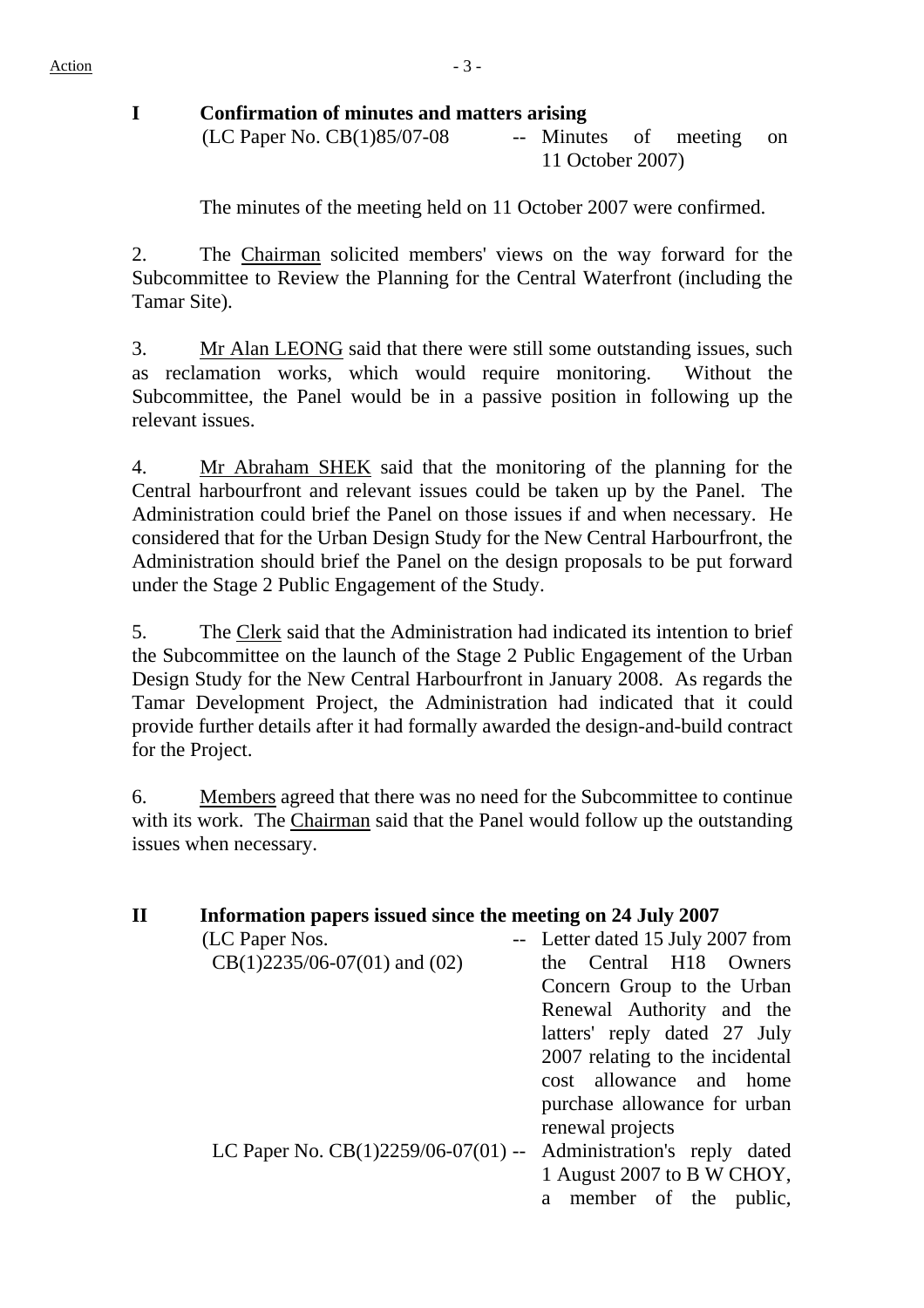|                                                                    | relating to site investigation for<br>foundation works design and |
|--------------------------------------------------------------------|-------------------------------------------------------------------|
|                                                                    | site formation works design                                       |
| LC Paper Nos.<br>$CB(1)2293/06-07(01)$ and (02)                    | Referral from the Complaints<br>Division on issues relating to    |
|                                                                    | the wall effect and sale of a lot                                 |
|                                                                    | at Hoi Fai Road in Tai Kok                                        |
|                                                                    | Tsui                                                              |
| LC Paper No. CB(1)2313/06-07(01) --                                | Administration's response on                                      |
|                                                                    | issues raised at the meeting                                      |
|                                                                    | between Legislative Council                                       |
|                                                                    | Members and Yuen Long                                             |
|                                                                    | District Council members on                                       |
|                                                                    | May 2007 relating<br>10<br>to                                     |
|                                                                    | greening measures at Yuen                                         |
| LC Paper No. $CB(1)2318/06-07(01)$ --                              | Long and Tin Shui Wai<br>Submission dated 30 August               |
|                                                                    | 2007 from Designing Hong                                          |
|                                                                    | Harbour District<br>Kong                                          |
|                                                                    | regarding conservation of the                                     |
|                                                                    | street market at Graham Street,                                   |
|                                                                    | Peel Street and Gage Street                                       |
| LC Paper No. CB(1)2325/06-07(01) --                                | Response from the Urban                                           |
|                                                                    | Renewal Authority to the letter                                   |
|                                                                    | dated 30 August 2007 from                                         |
|                                                                    | Designing Hong<br>Kong                                            |
|                                                                    | Habrour District regarding                                        |
|                                                                    | conservation of the street                                        |
|                                                                    | market at Graham Street, Peel<br><b>Street and Gage Street</b>    |
| LC Paper No. CB(1)2333/06-07(01) --                                | Letter dated 11 May 2007 from                                     |
|                                                                    | Dr Hon KWOK Ka-ki and Hon                                         |
|                                                                    | <b>LEONG</b><br>Alan<br>Kah-kit                                   |
|                                                                    | requesting the Panel to seek                                      |
|                                                                    | advice from Legal Adviser of                                      |
|                                                                    | the Legislative Council on the                                    |
|                                                                    | questions they raised<br>$\sin$                                   |
|                                                                    | relation<br>the<br>to<br>court                                    |
|                                                                    | proceedings on<br>Central                                         |
|                                                                    | Reclamation Phase III and the                                     |
|                                                                    | design and alignment of Road<br>P <sub>2</sub>                    |
| LC Paper No. $CB(1)2333/06-07(02)$ --                              | Legal Adviser's views on the                                      |
|                                                                    | questions raised by Dr Hon                                        |
|                                                                    | KWOK Ka-ki and Hon Alan                                           |
|                                                                    | <b>LEONG Kah-kit</b>                                              |
| LC Paper No. $CB(1)2353/06-07(01)$ -- Referral from the Complaints |                                                                   |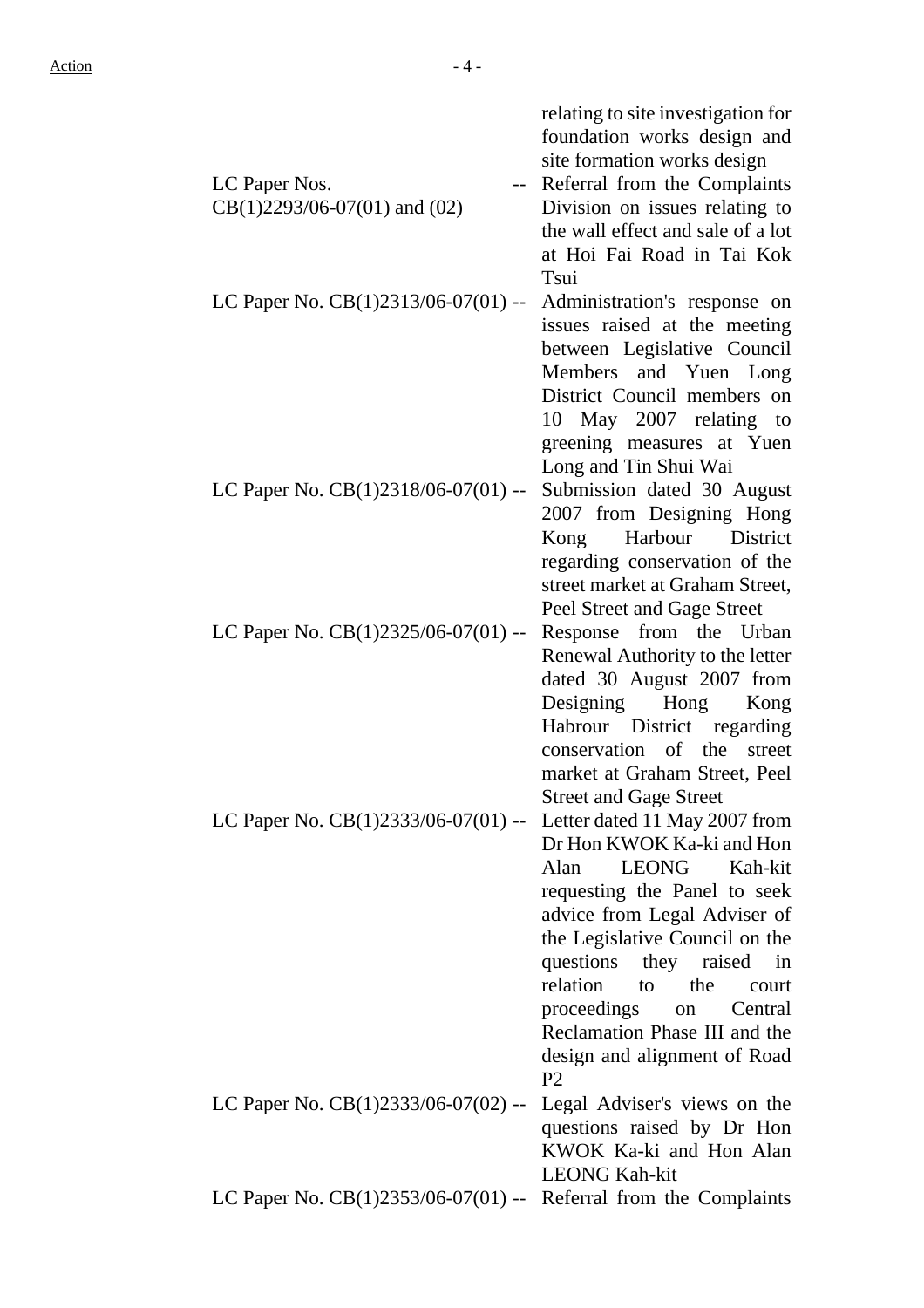| LC Paper No. CB(1)2385/06-07(01) --    | Division in relation to the<br>policy on urban renewal<br>Administration's response to |
|----------------------------------------|----------------------------------------------------------------------------------------|
|                                        | issues raised at the meeting<br>between Legislative Council                            |
|                                        | Members and Yuen Long                                                                  |
|                                        | District Council members on                                                            |
|                                        | 10 May 2007 relating to land                                                           |
|                                        | use planning of Yuen Long                                                              |
| LC Paper No. $CB(1)2426/06-07(01)$ --  | Letter dated 28 September                                                              |
|                                        | 2007 from the Harbour-front                                                            |
|                                        | Committee<br>Enhancement                                                               |
|                                        | informing members of the                                                               |
|                                        | promulgation of the endorsed                                                           |
|                                        | Harbour Planning Guidelines                                                            |
| LC Paper Nos.                          | Issues raised by Sham Shui Po                                                          |
| $CB(1)2441/06-07(01), (02)$ and $(03)$ | District Council members at                                                            |
|                                        | the meeting with Legislative                                                           |
|                                        | Council Members on 7 June                                                              |
|                                        | 2007 relating to regulation of                                                         |
|                                        | cubicle apartments and the                                                             |
|                                        | Administration's response                                                              |
| LC Paper No. CB(1)70/07-08(01)         | Administration's paper<br>on                                                           |
|                                        | 108CD -- West Kowloon                                                                  |
|                                        | drainage improvement -- Lai                                                            |
|                                        | Chi Kok Transfer Scheme                                                                |
| LC Paper No. $CB(1)70/07-08(02)$       | Administration's paper<br>on                                                           |
|                                        | 138CD -- Decking of Jordan                                                             |
|                                        | Valley nullah in Kwun Tong,                                                            |
|                                        | Rambler Crest nullah in Tsing                                                          |
|                                        | Yi, Flower Market Road                                                                 |
|                                        | nullah in Mong Kok and                                                                 |
|                                        | Tonkin Street nullah in Sham                                                           |
|                                        | Shui Po                                                                                |
| LC Paper No. CB(1)70/07-08(03)         | Administration's paper<br><sub>on</sub>                                                |
|                                        | 46WS -- Uprating of Sha Tin                                                            |
|                                        | salt water supply system                                                               |
| LC Paper No. $CB(1)86/07-08(01)$       | Administration's paper<br>on                                                           |
|                                        | reprovisioning of Sha<br>Tin                                                           |
|                                        | <b>Water Treatment Works)</b>                                                          |

7. Members noted the information papers issued since last meeting.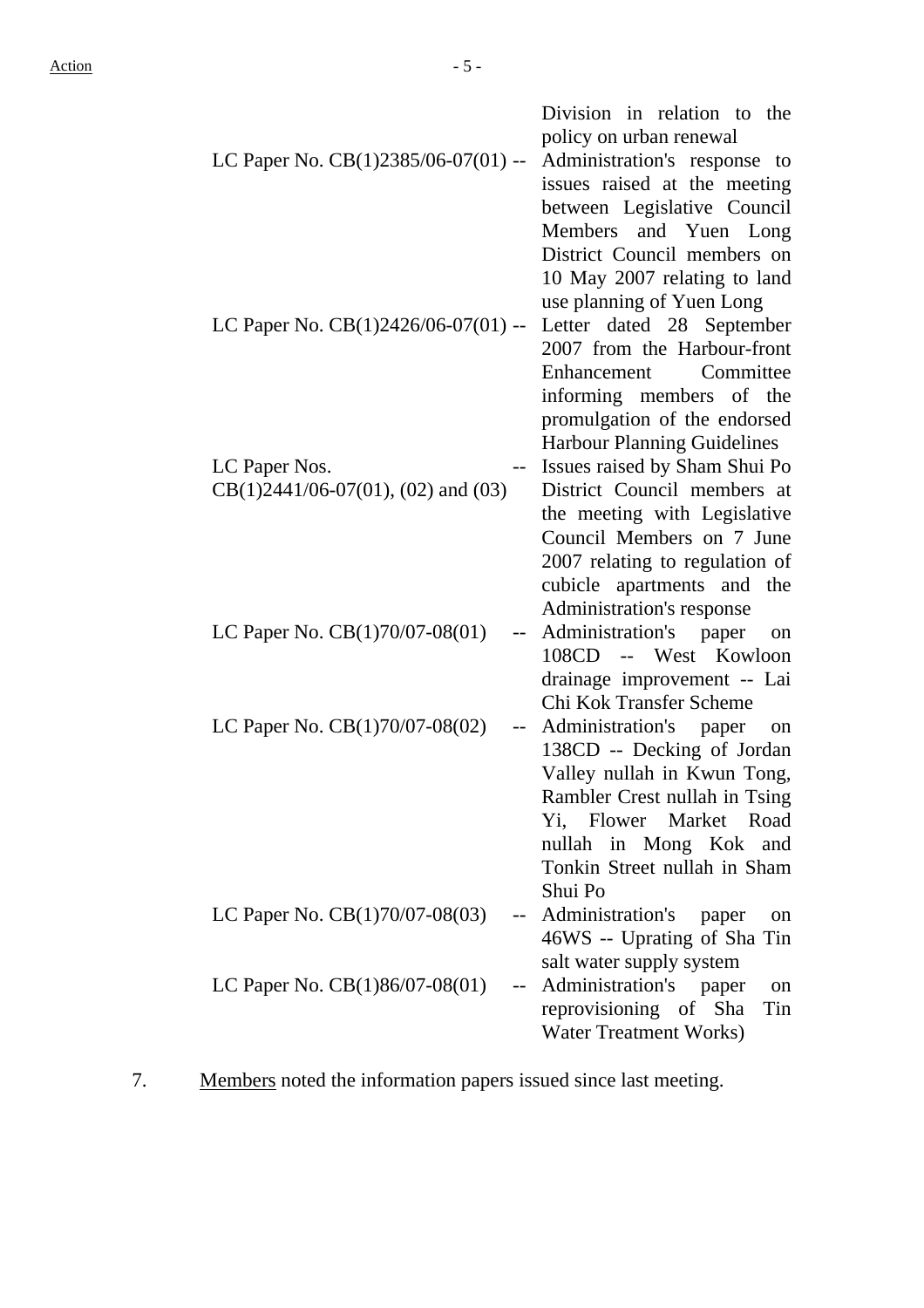| Ш | Items for discussion at the next meeting |                                  |
|---|------------------------------------------|----------------------------------|
|   | (LC Paper No. $CB(1)84/07-08(01)$ )      | -- List of outstanding items for |
|   |                                          | discussion                       |
|   | LC Paper No. $CB(1)84/07-08(02)$         | -- List of follow-up actions)    |

8. Members noted that the Administration had not proposed any items for discussion at the next regular meeting in November 2007. The Chairman said that members might inform the Clerk within the week if they wished to propose items for discussion at the November meeting.

### **IV Proposal to set up a subcommittee to study issues relating to urban renewal**

| (LC Paper No. $CB(1)84/07-08(03)$ ) | -- Paper on proposal to set up a |
|-------------------------------------|----------------------------------|
|                                     | subcommittee to study issues     |
|                                     | relating to urban renewal        |
|                                     | prepared by the Legislative      |
|                                     | Council Secretariat)             |
|                                     |                                  |

9. The Chairman said that the Administration had indicated that the Urban Renewal Strategy (URS) would be reviewed and it would provide the timetable of the review when available. Members should note that a Subcommittee on Heritage Conservation had already been set up under the Panel on Home Affairs and there might be some overlapping if a subcommittee to study issues relating to urban renewal was set up. Members would also have to bear additional workload.

10. Mr Albert CHAN pointed out that there were escalating conflicts and disputes in urban renewal and some issues, such as land use planning and compensation policy, were under the purview of the Panel. The URS was formulated more than 10 years ago and it was time to conduct a review on the URS. However, taking into consideration that there would be changes at the management level of the Urban Renewal Authority (URA), he would defer his proposal and members could reconsider it in December 2007 or January 2008 after the new Managing Director of URA had assumed office.

11. Mr Abraham SHEK concurred that there was no need to consider setting up a subcommittee for the time being because the Administration had indicated that it would review the URS with URA. The Administration and URA should be allowed more time to focus on actual urban renewal work. The Panel could continue to keep abreast of issues relating to urban renewal.

12. Mr James TIEN shared Mr Abraham SHEK's views and further pointed out that all Panel members could participate if urban renewal issues were discussed at Panel meetings. Setting up a subcommittee would further increase members' workload.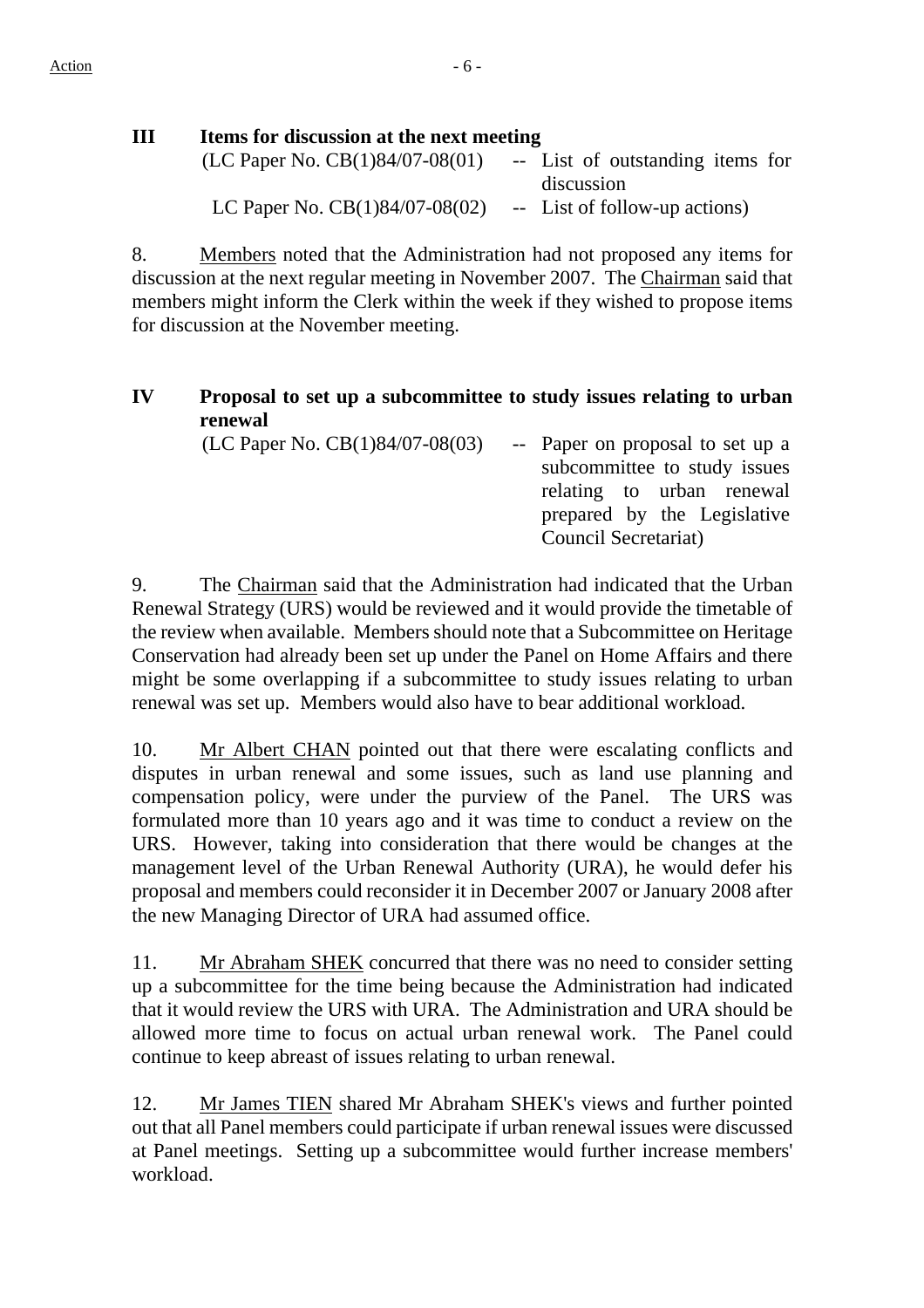13. Mr CHAN Kam-lam said that allowing the Administration and URA to focus their efforts on actual urban renewal work was a pragmatic approach because urban renewal was a long-term task and the Administration had already agreed to review the URS. He urged the Administration to conduct the review as soon as possible.

14. Miss CHAN Yuen-han said that the current legislation on urban renewal was problematic. Although she was not a member of the Panel, she considered that it would be best to set up a subcommittee to study issues relating to urban renewal.

15. The Chairman concluded that there was no need to set up a subcommittee to study urban renewal issues for the time being. The Panel would continue to follow up the relevant issues when necessary.

16. Regarding the Panel's decision on the way forward for the Subcommittee to Review the Planning for the Central Waterfront (including the Tamar Site), Dr KWOK Ka-ki commented that issues relating to the integration between the Tamar Development Project and the new Central harbourfront and the Urban Design Study for the New Central Harbourfront would require follow-up. Without that Subcommittee, the Panel's workload would have to be increased.

#### **V Report and analysis of Capital Works Programme expenditure**  $(LC$  Paper No.  $CB(1)84/07-08(04)$  -- Information paper provided by the Administration)

17. At the invitation of the Chairman, the Secretary for Development (SDEV) took members through the salient points of LC Paper No. CB(1)84/07-08(04) on Capital Works Programme (CWP) expenditure.

# Discussion

# *Implementation of the 10 large scale infrastructure projects*

18. Miss CHAN Yuen-han said that Members had repeatedly urged the Administration to speed up the implementation of works projects, in particular the outstanding leisure and cultural services projects of the former Municipal Councils. She was disappointed to note that the planning lead time could only be advanced by a few months. Referring to the Sha Tin to Central Link project, she pointed out that the project had been delayed for a decade. Although it was one of the earliest large scale projects to be implemented, the construction works of the project would only commence in around 2010. In this connection, she asked whether the Administration would take measures to expedite the implementation of the 10 large scale infrastructure projects and, if not, what other measures would be available to fill the expenditure gap before the commencement of those projects.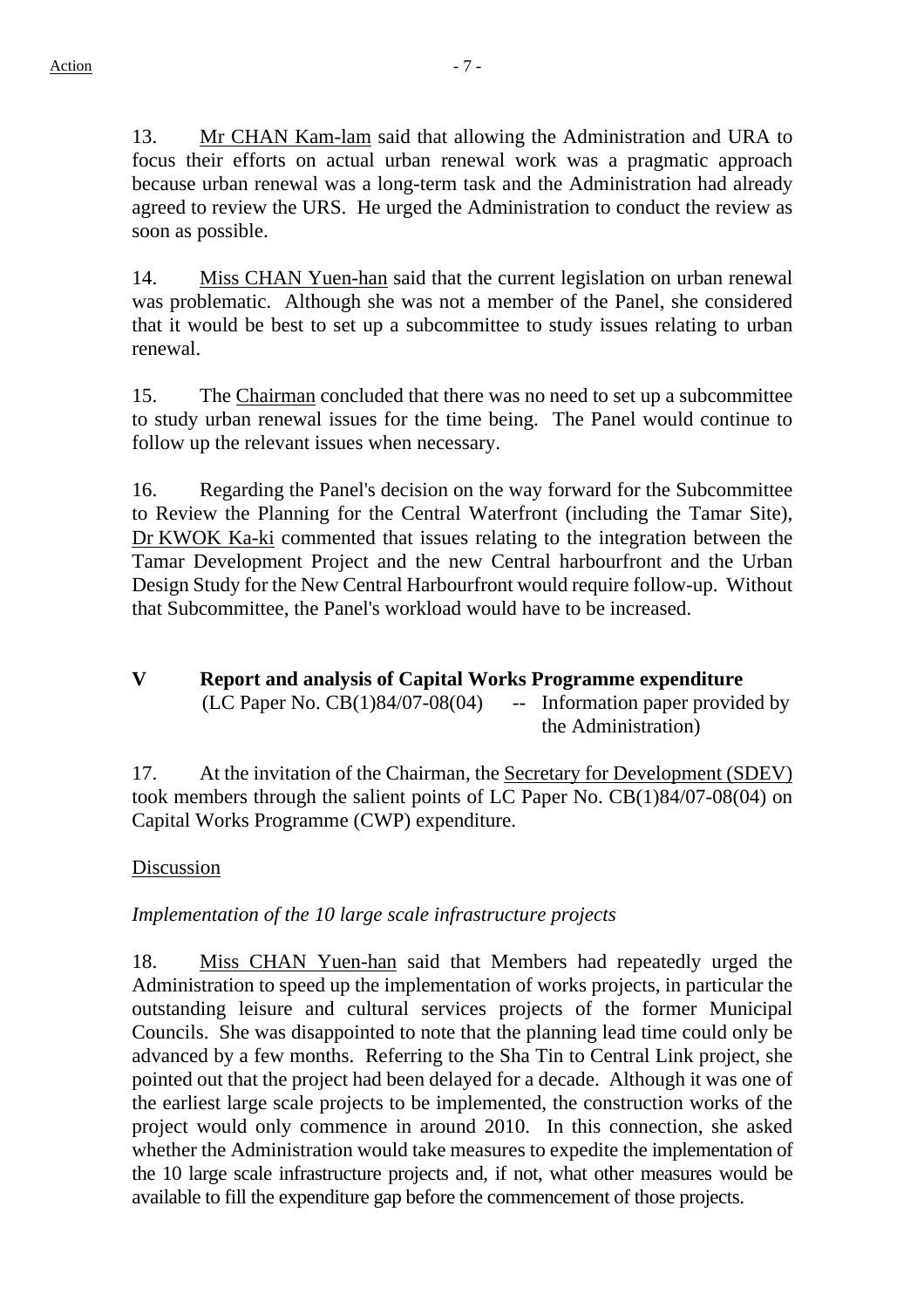19. Mr CHEUNG Hok-ming expressed support for taking forward the 10 large scale infrastructure projects to foster economic development of the territory. He however expressed concern that some other important infrastructure projects, such as the Northern Link, had not been mentioned in the 2007-2008 Policy Address and enquired about the latest progress in this regard.

20. In reply, SDEV clarified that while the Development Bureau (DEVB) was set up to co-ordinate the implementation of infrastructure projects, it was the responsibility of the policy bureau concerned to take forward a project from inception to putting up a funding proposal before works agencies took up the implementation of a capital works project. Transport infrastructure projects were within purview of the Secretary for Transport and Housing (STH).

21. On the planning lead time of projects, the Permanent Secretary for Development (Works) (PSW) advised that, for medium size civil engineering projects, measures would be taken to compress/streamline the administrative procedures to shorten the planning lead time. These measures included the submission of funding proposals for Members' approval in tandem with the conduct of the relevant tender exercise, engaging the public at an early project planning stage and compression of the lead time required for processing Technical Feasibility Statement, etc. By so doing, the planning lead time for medium size civil engineering projects involving statutory process under the Environmental Impact Assessment Ordinance (EIAO) (Cap. 499) would be shortened from 45 months to no longer than 40 months. SDEV said that it was not possible to further compress the timeframe given the need to take projects through the statutory procedures specified under the EIAO and the Town Planning Ordinance (TPO) (Cap. 131), and the time required for handling objections etc. Nevertheless, the Administration planned to commence public engagement at an early stage of a project with a view to forging an early consensus on the way forward.

22. Mr Albert CHAN criticized that most of the 10 major infrastructure projects were not new projects and the Administration had yet to reveal their implementation details. As there had been hearsay media reports that the projects were worth \$100 billion in total, he sought clarification on the financial commitments to be earmarked for the projects. He also enquired about the co-ordination mechanism within the Administration to spearhead the projects.

23. In reply, SDEV advised that the total project cost of the 10 major infrastructure projects was estimated to be about \$250 billion. The preciseness of the project estimates for these projects varied as they were at different stages of planning. The 10 projects would be taken forward individually and each would have its own implementation timeframe. On the Administration's co-ordination mechanism to take forward the projects, she advised that she was responsible for the Hong Kong-Shenzhen Joint Development of the Lok Ma Chau Loop, the Kai Tak Development and the New Development Areas (NDAs); the Secretary for Home Affairs was responsible for the West Kowloon Cultural District (WKCD) project; and STH was responsible for the remaining six projects. Members might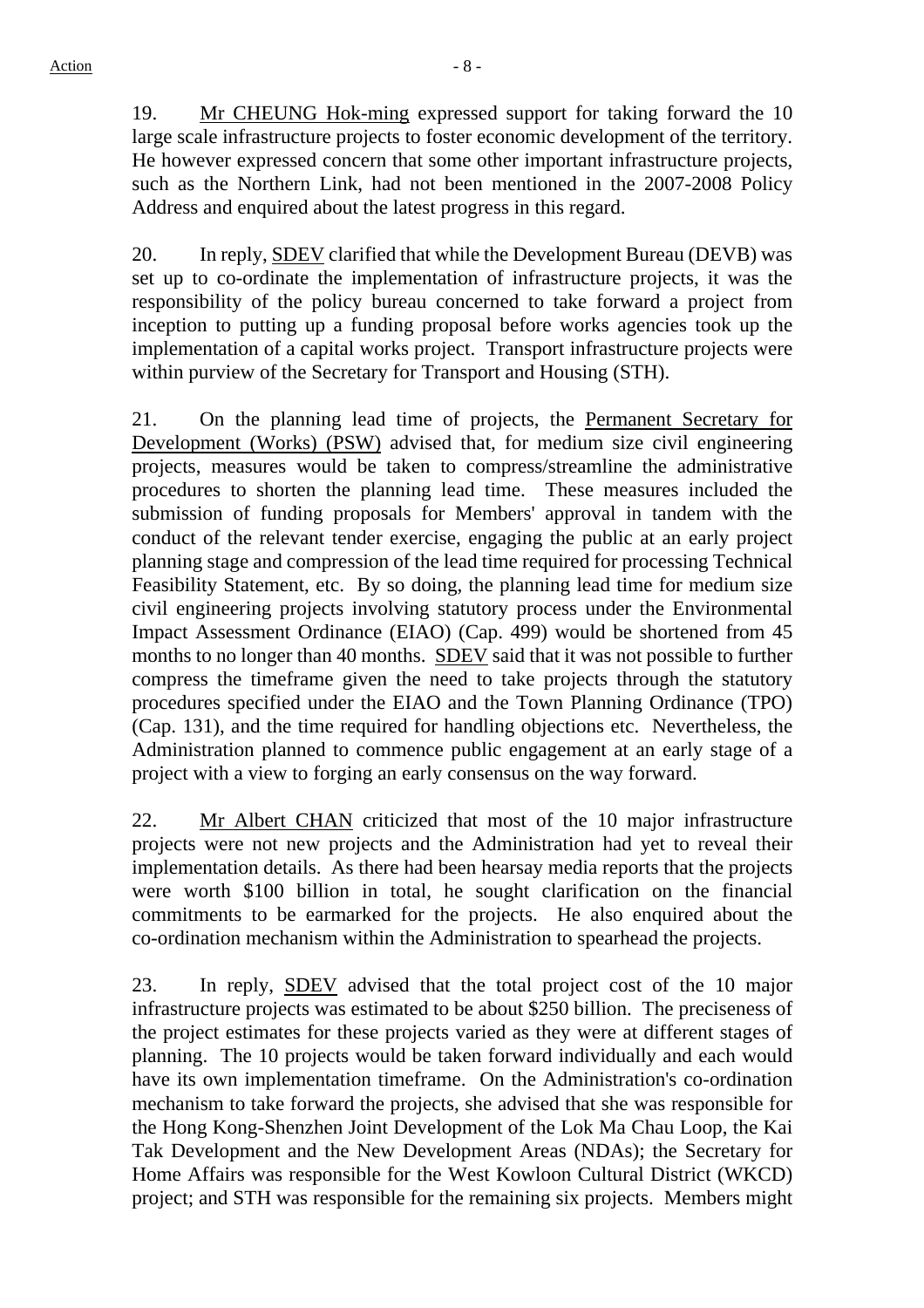follow up the progress of individual projects with the respective Bureau Secretaries at relevant Panel meetings.

24. Mr Abraham SHEK said that the NDAs comprised many pieces of privately-owned land and therefore would require a longer lead time for project planning. He considered the project very worth pursuing and urged the Administration to take forward the relevant planning work swiftly.

25. SDEV advised that the Administration had started discussions with parties interested in developing the NDAs for compatible uses such as non-polluting industrial uses. She remarked that the dialogues were constructive and could help the Government in drawing up the NDAs development plans.

# *Commencement of public engagement at an early stage*

26. Expressing support for the initiative to implement 10 large scale infrastructure projects, Mr James TIEN however expressed concern that the implementation of the projects would be delayed due to dissenting views expressed at different stages. He citied the Central-Wan Chai Bypass and Wan Chai Development Phase II projects as examples.

27. SDEV replied that with the experience gained from the handling of the controversies over certain major projects, in particular the controversies over whether the Government's implementation plans could fulfill and comply with the relevant statutory requirements, in recent years, the Administration was now more adept at steering large scale works projects. The Administration was mindful that public engagement should be carried out at the early stage of the project to achieve greater community consensus so as to avoid a project running into very divergent views when its planning had reached an advanced stage thus delaying implementation. She cited the NDAs project as an example and advised that the Administration would discuss with the relevant District Councils and parties concerned to address various issues relating to land rights, land uses and nature conservation, etc. at an early stage.

28. Dr KWOK Ka-ki commented that the existing public consultation mechanisms used by the Government, such as that adopted by the Town Planning Board (TPB), were not citizen-friendly and failed to encourage the public to give views. He urged the Administration to devise better mechanisms to solicit views from all relevant parties. In reply, SDEV acknowledged that the Administration still needed to learn more about "public engagement" to attain the objective of planning with the people. She affirmed that in future, public consultation would be carried out at the early stage of a project and the Administration would endeavour to engage the public or relevant stakeholders in formulating policies and strategies. For instance, public forums had recently been and would continue to be organized by DEVB to gauge public opinion on heritage conservation.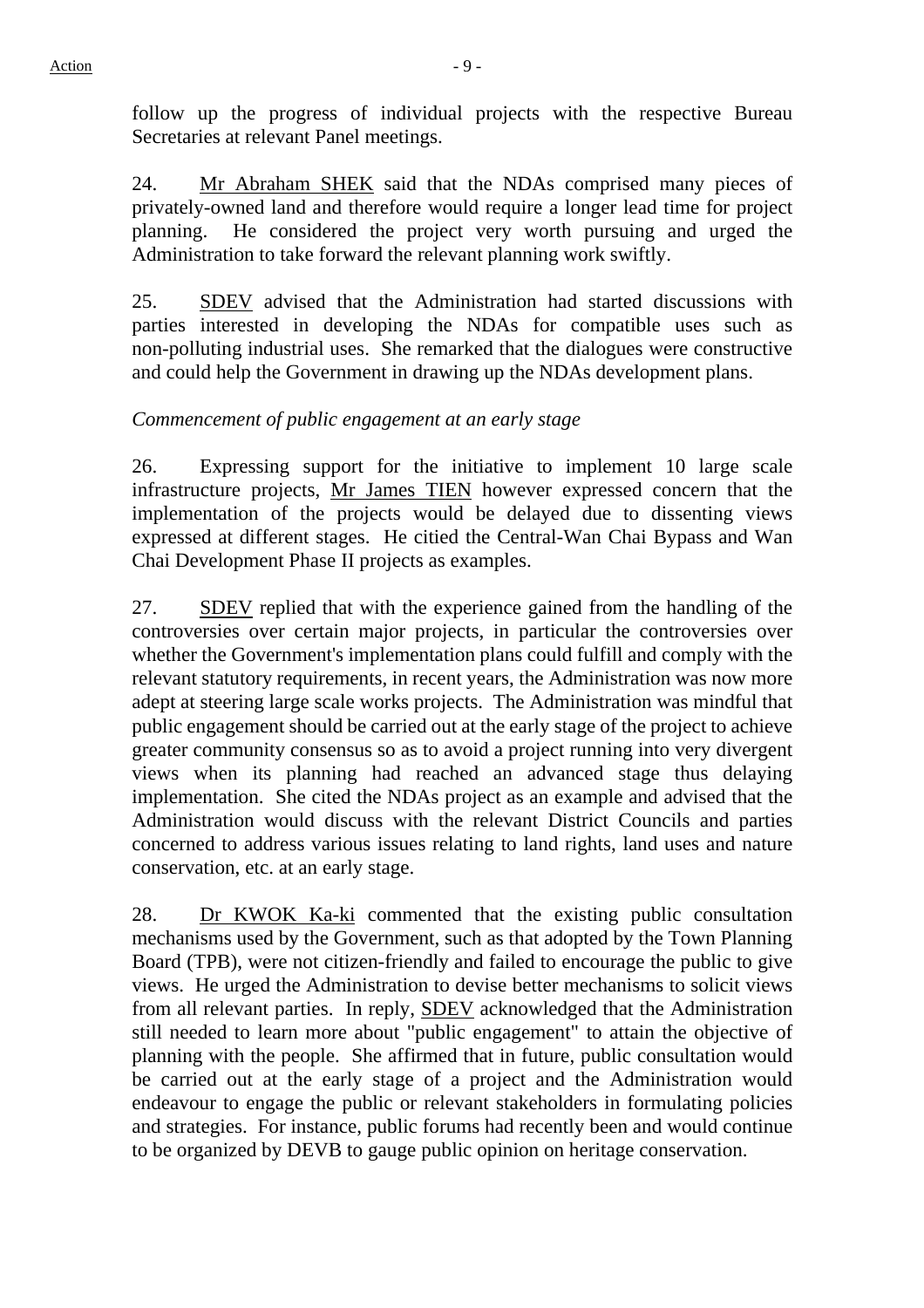29. Dr KWOK Ka-ki further said that it was high time to review the provisions of the TPO and the consultative mechanism adopted by TPB. The modus operandi of TPB was too complex for the general public to express their views to the statutory planning authority. Moreover, the public consultations conducted by the Home Affairs Bureau (HAB) and the District Officers, such as the consultations on the preservation arrangements for the Star Ferry Pier and Queen's Pier, were ineffective in addressing public concerns.

30. Mr LEE Wing-tat said that there was growing public concern over public works projects in the last decade. As such, the predictability of project span had been greatly affected by the increased queries and objections raised by different sectors in the course of project planning and implementation. He suggested that the Administration should devise concrete measures to ensure that public views could be properly channeled and community consensus could be reached over the implementation of the works projects.

31. SDEV said that in the project conceptualization and strategic planning stage, there was generally more room to accommodate different needs and aspirations while objections received at the advanced stage would entail significant implications such as project modifications, claims and judicial proceedings, etc. She cited the Kai Tak Development as an example to illustrate that through the conduct of some 60 briefing sessions to extensively gauge public opinions, feedback on the relevant new draft Outline Zoning Plan (OZP) had been positive. The OZP was expected to be approved in November 2007. Thereupon, the projects in the Kai Tak Development would be proceeded with as planned. In view of this and other similar experience, the Administration would commence public engagement early for its future projects. Referring to the paper provided by the Administration for the meeting of the Finance Committee on 1 June 2007 which, inter alia, showed the workflow of a project (Enclosure to FCRI(2007-08)2), PSW advised that at the initial stage of a project, the financial commitment was low, and potential for project modification was high. Hence, the Administration would strive to solicit public views at the early stage and assimilate as far as possible the views collected into project planning to ensure smooth implementation.

32. Noting the Administration's response, Mr LEE Wing-tat requested the Administration to confirm its commitment to conducting extensive public consultation for all future large scale works projects. SDEV advised that in general, the Administration would aim at attaining community consensus by conducting thorough public consultation. Nevertheless, an extent of flexibility should be allowed to take into account the circumstances, such as the scale and the level of public concern, of individual projects.

33. Miss CHOY So-yuk welcomed the Administration's proposal to commence public engagement at an early stage of projects. She however criticized the planning approach for the WKCD project in that the use of the project area for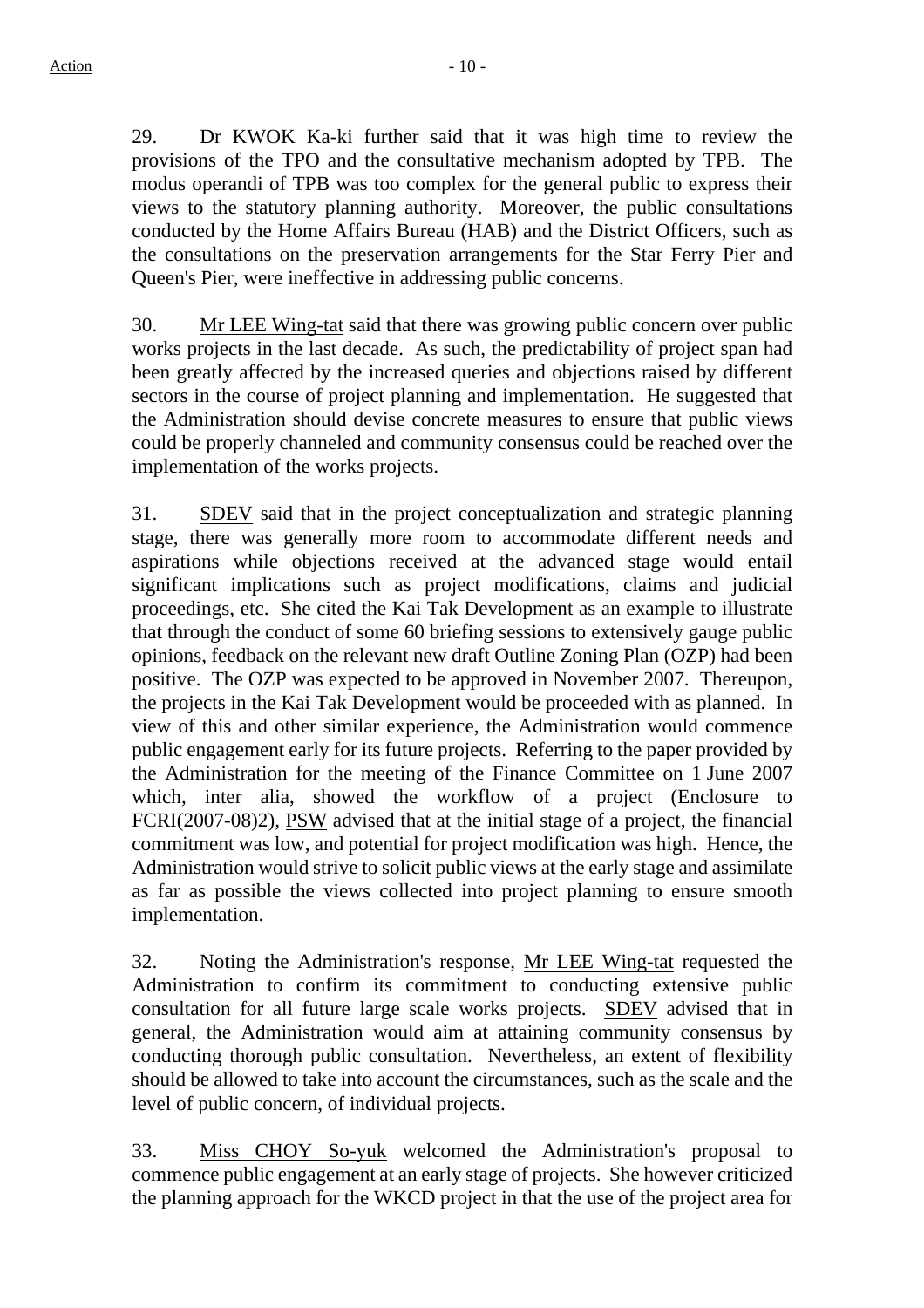arts and cultural development had been determined before consulting the public. She was of the view that the scope of consultation should encompass the issue of land use and if this fundamental issue was resolved at the early stage, project delay would likely be avoided at a later stage.

34. In reply, SDEV pointed out that project delay was not always attributable to divergent views on the land use of a project site. For instance, the Wan Chai Development and Kai Tak Development were delayed due to the different interpretations of the PHO by the Government and the public, and the reprovisioning of the Sha Tin Water Treatment Works was due to the relevant parties' objection to the adoption of a public-private-partnership approach. The Administration would adopt a pragmatic approach and address public concerns in a reasonable and sensible manner.

35. Mr Alan LEONG said that he appreciated the Administration's move to engaging the public early in a project, but was concerned on whether and how the initiative would apply to the WKCD project. At the meeting of the Subcommittee on WKCD Development held earlier on the same date, the Administration had advised that in early 2008, the OZP covering the WKCD project area would be amended to include the relevant development parameters; and the WKCD Authority would be established in 2008 and one of its tasks was to prepare the Master Layout Plan for WKCD. He said that members of the Subcommittee and the public were keen to be engaged in determining the layout and disposition of different land uses in WKCD but public officers attending the said Subcommittee meeting failed to address such concern. As DEVB had a role to play in the planning work, he sought information in this regard.

36. In reply, SDEV said that in her opinion the WKCD project was a good illustration of public engagement. In April 2006, a Consultative Committee on the Core Arts and Cultural Facilities (CACF) and its three Advisory Groups were appointed by the Chief Executive (CE) to re-examine and re-confirm if appropriate the need of the CACF. Having gone through a protracted and extensive series of consultations and deliberations with all relevant parties, the Consultative Committee submitted its report to CE in June 2007. On 12 September 2007, the Government announced the Consultative Committee's recommendations with the launch of a three-month public engagement exercise. After considering the views collected, the Administration would prepare a submission to TPB for amending the draft OZP to incorporate the development parameters for WKCD. A public consultation process on the development parameters would be instigated according to the provisions of the TPO. There would also be another around of public consultation to gauge public views on the dispositions of different land uses within WKCD which would be set out in the Master Layout Plan to be drawn up by the future WKCD Authority for TPB's approval. She called on the public to actively take part in all these public engagement exercises.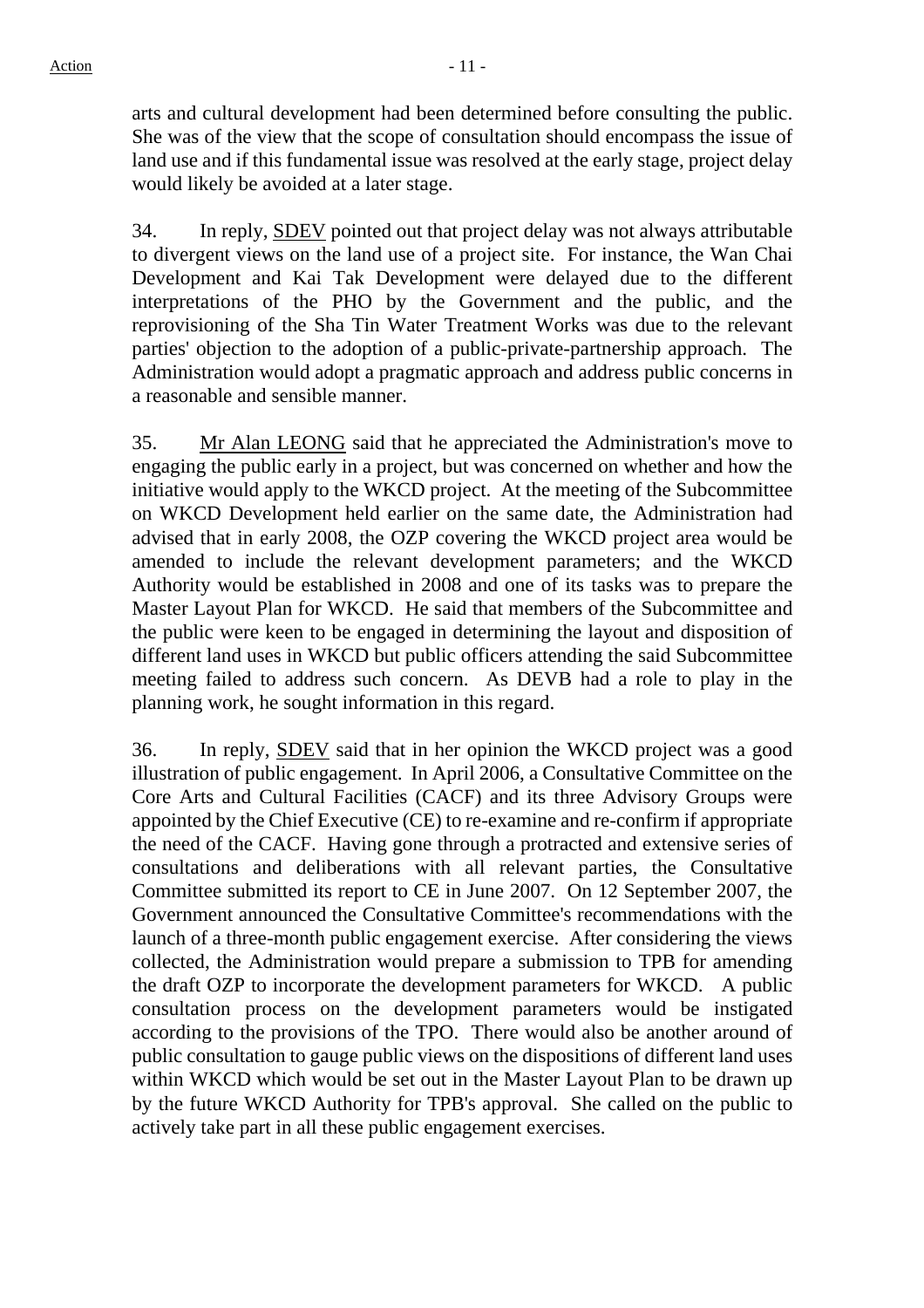37. Noting the Administration's earlier advice that some 60 briefing sessions had been conducted for taking forward the Kai Tak Development project, Mr Alan LEONG requested the Administration to confirm that the same scale of public engagement would not apply to the WKCD project.

38. SDEV replied that it was not for her to speak on behalf of HAB or the future WKCD Authority on how the public engagement process in drawing up the Master Layout Plan would be conducted. Nevertheless, she believed that the WKCD Authority would be encouraged to engage the public extensively in the process. In response to Mr LEONG's further enquiry, she confirmed that the entire planning process for WKCD would only complete after the approval of the Master Layout Plan by TPB.

39. Dr KWOK Ka-ki commented that the Administration had focused on the arts and cultural facilities and the financial arrangements, and had not given much attention to how best the WKCD project site should be planned and developed. He pointed out that the original purposes of carrying out the West Kowloon Reclamation were to provide land to alleviate the high population density in Kowloon and a central park in Kowloon. Despite the Administration's advice that the public would be engaged at various stages throughout the WKCD project, he was disappointed that the fundamental issue of land use had never been the focal point for public deliberation.

40. SDEV said that she was not in a position to address members' concerns about the public engagement exercises conducted by HAB on the WKCD project. She understood that currently public views were mainly sought on the scale of the project. The public would be consulted on the planning issues of the project at two later stages as she had described earlier on.

41. In reply to Dr KWOK Ka-ki's further enquiry about the duration of time to be used for the two stages of public engagement on planning issues, SDEV advised that for the amendments to the relevant OZP to include development parameters for the 40-hectare project area of WKCD, the public engagement exercise would be announced and conducted by TPB according to its established mechanism. As for the preparation of the Master Layout Plan for WKCD, which would deal with the disposition of different land uses, the public engagement work would be undertaken by the WKCD Authority. She remarked that to ensure the smooth completion of the town planning procedures, the WKCD Authority was expected to conduct thorough public consultation prior to submitting the Master Layout Plan to TPB.

# *Environmental Impact Assessment procedures*

42. Expressing concern that the implementation of CWP projects had been severely delayed in recent years resulting in the high unemployment rate in the construction industry, Mr Abraham SHEK opined that the existing mechanism of implementing CWP should be reviewed, in particular, the EIAO process. SDEV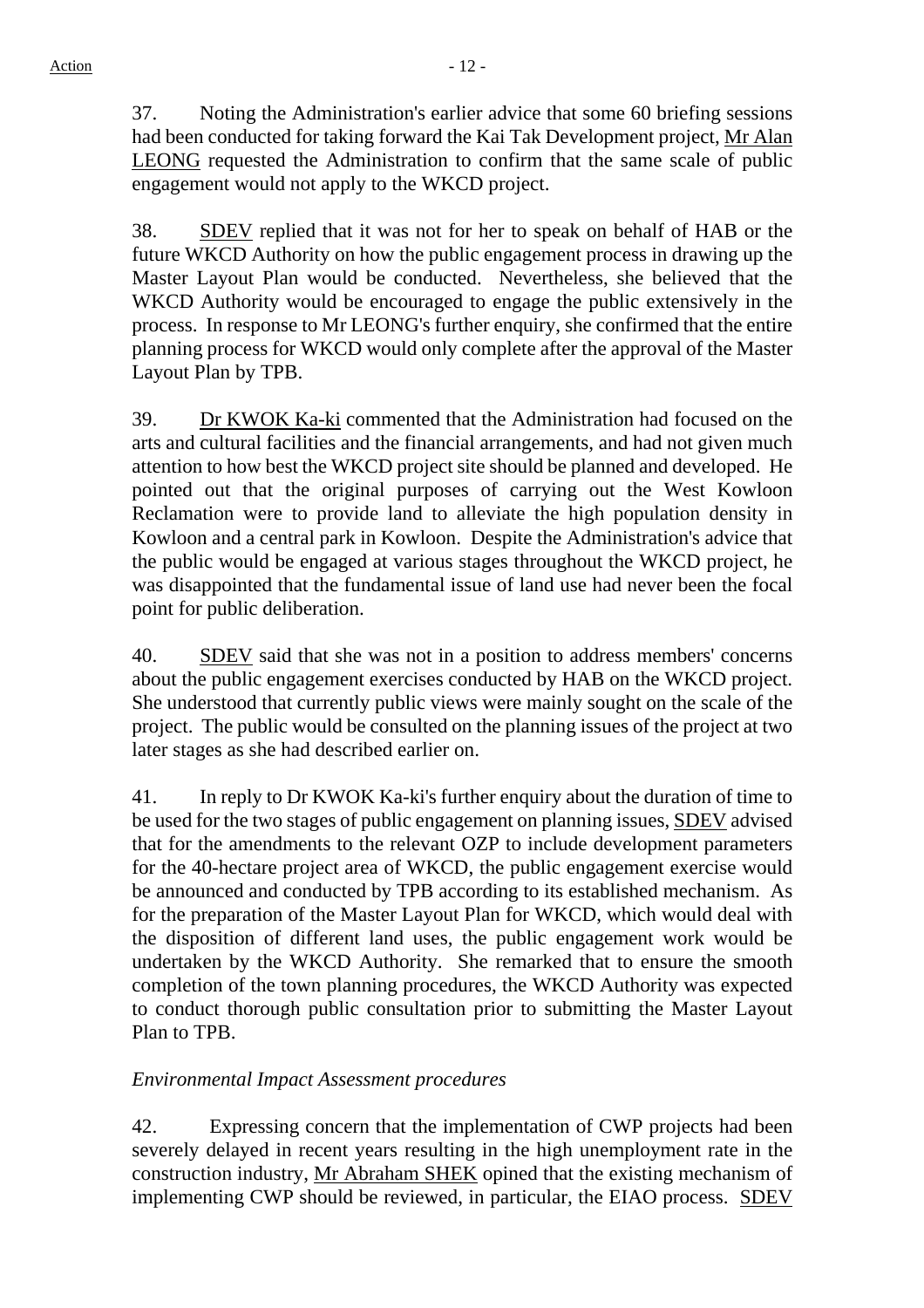responded that it was incumbent upon the Administration to address each and every objection received during the public scrutiny period as required under the EIAO, although this might delay the implementation schedule of some CWP projects. She welcomed the public to give views on whether the existing mechanism should be reviewed.

43. Miss CHOY So-yuk said that it was worthwhile to conduct EIAs for the sake of protecting the environment. She however noted that some EIAs, such as the one completed for Long Valley, were widely criticized by the public. She suggested that while project proponents were required to conduct the EIAs, the Administration might also engage independent bodies, such as the Advisory Council on the Environment (ACE), to conduct EIAs for specific projects so as to enhance the credibility of the assessments.

44. PSW clarified that ACE was a statutory consultative body set up to, inter alia, receive and study EIA reports of major development projects and provide views to the Environmental Protection Department (EPD) for further processing. There was no clear indication that the arrangement of having EIAs undertaken by project proponents had undermined the assessments' credibility. He was aware that some EIAs, such as the one conducted for Deep Bay, were well-received by the public. Since the adoption of EIAs in 1998, the Administration had built up an effective mechanism to guide the conduct of the assessments.

# *Implementation of other infrastructure projects*

45. Mr CHEUNG Hok-ming sought information on the way forward for the development of Lantau, and enquired whether the Financial Secretary was still in charge of the matter. SDEV clarified that the Lantau Development Task Force, chaired by the then Financial Secretary, had completed its work for the provision of an overall planning framework of Lantau. As an on-going initiative, respective bureaux and departments would implement the proposals in the Revised Concept Plan for Lantau. Two of the relevant proposals, one for Mui Wo and another for Tai O, were currently being taken forward by DEVB.

### *Co-ordination of works projects by the Development Bureau*

46. Mr Abraham SHEK opined that the Administration should tap on the private sector to help boost Hong Kong's economy and improve people's livelihood. In this connection, he suggested the Administration devise measures that could provide incentives to private developers, such as measures that would encourage land resumption by private developers and avoid screen-like buildings without reducing the plot ratio. Dr KWOK Ka-ki referred to the concept of "scientific outlook on development" advocated by the state leaders of the Mainland and the concept of "progressive development" advocated by CE, and enquired how the Administration would strive to strike a proper balance between development and other important socio-economic aspects, heritage conservation in particular, in planning ahead for Hong Kong.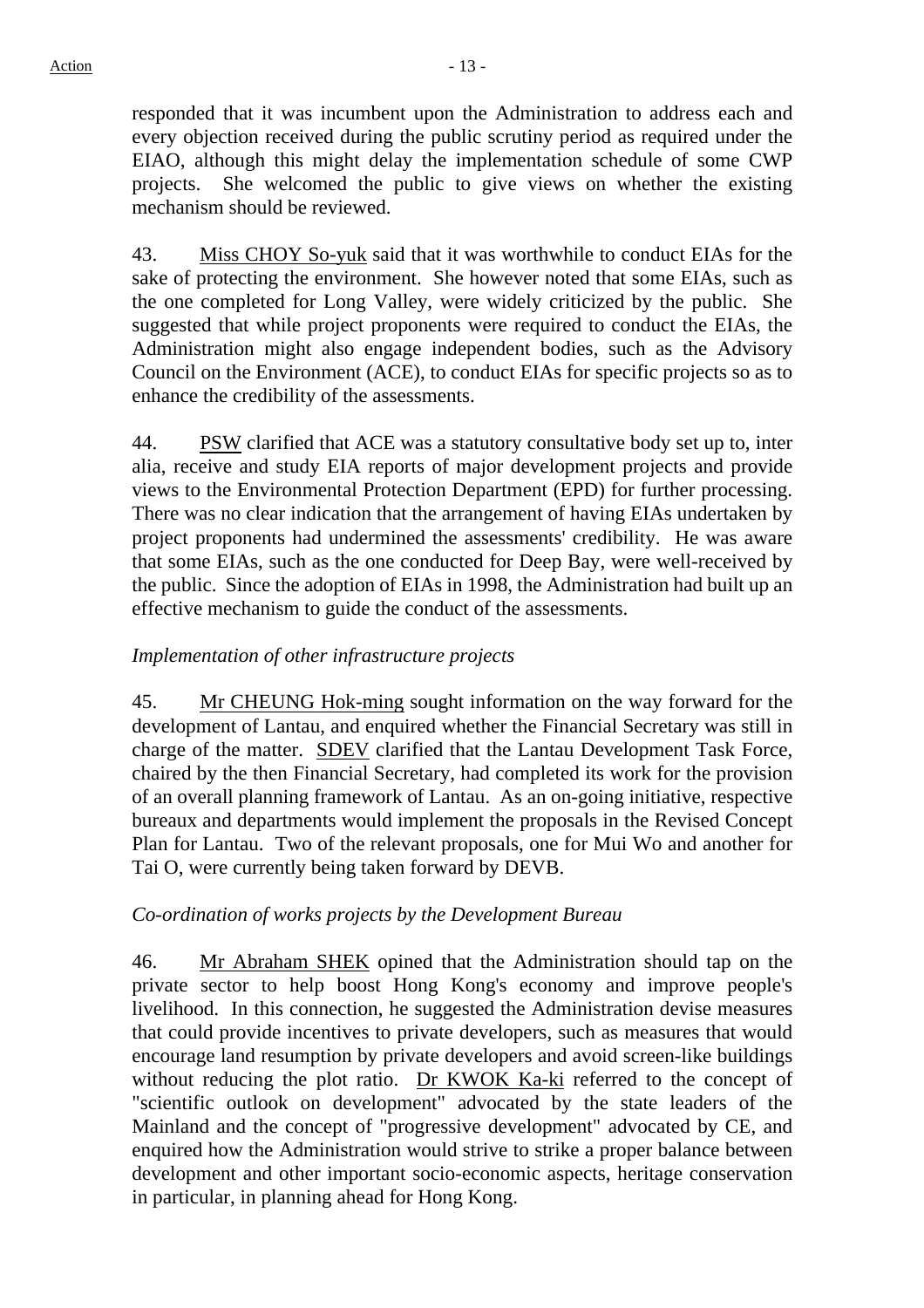47. In reply, SDEV said that the re-structured DEVB now comprised the planning and lands group of departments, the works group of departments and an office responsible for heritage matters. The Bureau was set up with the objectives of ensuring better co-ordination of public works and balancing development with other socio-economic aspects. While internal co-ordination would be strengthened within DEVB in spearheading public works projects, there were established mechanisms within the Administration to handle matters straddling different policy portfolios. For instance, the Policy Committee was chaired by the Chief Secretary for Administration to co-ordinate various policies; Bureaux Secretaries and Permanent Secretaries of DEVB, the Environment Bureau and the Transport and Housing Bureau had recently established a mechanism to exchange views on some cross-bureaux issues. On efforts to encourage private infrastructure projects, she cited CE's 2007-2008 Policy Address and said that, for the business sector, the Government was both a regulator and a service provider. To enhance the efficiency of the construction industry and property development market, the Administration would speed up the planning and approval procedures for private works. Further improvements to urban planning, land administration and approval procedures for building construction would also be examined.

# *Impact on Hong Kong's economy*

48. Pointing out that the construction industry had shrunken as a result of inadequate construction works in recent years, Mr James TIEN questioned if the Administration had assessed whether there were adequate market players and human resources in the territory to cope with the implementation of the large scale infrastructure projects in the coming years.

49. In reply, SDEV referred to an economic impact assessment conducted by the Government Economist that the implementation of the 10 large scale infrastructure projects would unlikely cause undue inflationary pressure on Hong Kong. She elaborated that first of all, the projects would be implemented according to their varying schedules. Moreover, although unemployment rate in Hong Kong had lately been reduced to 4%, the unemployment rate of the construction industry still stood at around 8%. Therefore, the construction industry would be able to absorb the works to be generated by the proposed infrastructure projects. Nevertheless, the Administration was mindful of the need to closely monitor the economic implications brought about by Government initiatives from a macro-economic perspective.

50. Mr Abraham SHEK said that CWP spending in the past few years was way below \$29 billion a year, as earmarked, and the construction industry had long been urging for the implementation of more construction works to help alleviate the unemployment problem of construction workers. The construction industry welcomed CE's proposal to implement the 10 large scale infrastructure projects. He hoped that concrete schedules and financial commitments for these projects would be available shortly.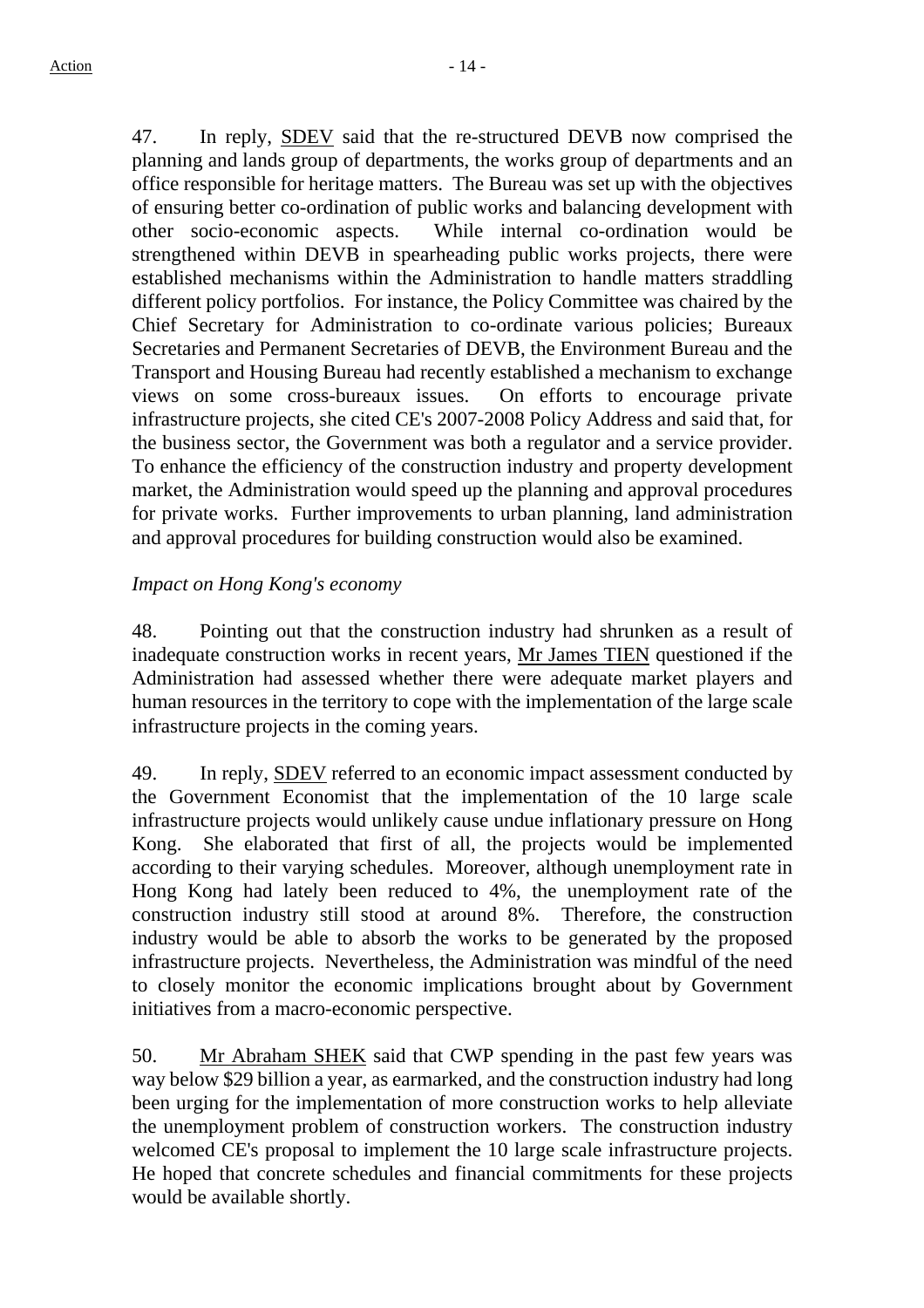51. SDEV replied that the Government attached importance to alleviating the unemployment problem of construction workers. Apart from the large scale infrastructure projects, the Administration planned to take forward a number of smaller public works projects, such as the construction of cycle tracks, decking of nullahs, replacement and rehabilitation of water mains, etc., to improve the quality of the city environment. As the implementation of these projects would likely be welcomed by the public at large, it was envisaged that these projects could be implemented swiftly.

52. In concluding, the Chairman urged the Administration to take on board members' views in implementing CWP in future.

# **VI Proposal to increase the financial ceiling of delegated authority for Category D items**

 $(LC$  Paper No.  $CB(1)84/07-08(05)$  -- Information paper provided by the Administration)

53. At the invitation of the Chairman, SDEV briefed members on the Administration's proposal to increase the financial ceiling of delegated authority for Category D items in the CWP to the Financial Secretary from \$15 million to \$21 million. She explained that the current ceiling had been in place for more than 12 years. To cater for inflation adjustment, it was necessary to maintain the real value of the delegation and its intended objective of facilitating the implementation of minor CWP items. Subject to members' views, the Administration planned to put to the Finance Committee (FC) for approval of the present proposal as soon as possible.

### Discussion

54. Recalling members' objection to the Administration's previous proposal made at the meeting of FC on 1 June 2007 to increase the financial ceiling from \$15 million to \$30 million, Mr James TIEN expressed appreciation that the Administration had taken on board Members' views and revised its proposed financial ceiling. He said that Members of the Liberal Party were supportive of the Administration's present proposal. Mr Abraham SHEK, Mr Alan LEONG, Mr LEE Wing-tat and Dr KWOK Ka-ki stated that they were supportive of the proposal. Mr Abraham SHEK also said that he would support the Administration's original proposal to increase the financial ceiling to \$30 million so that more construction projects could be proceeded with swiftly.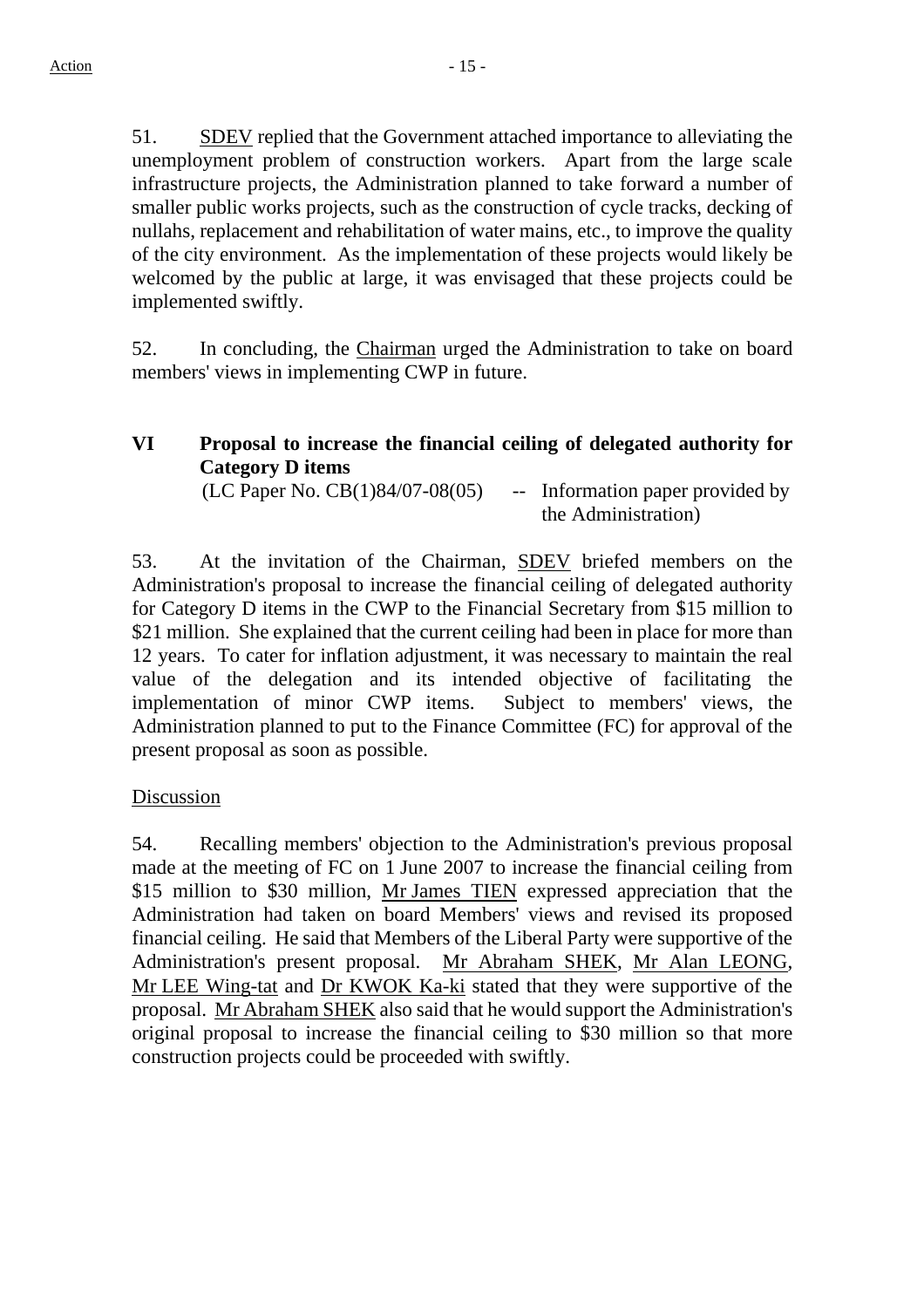55. SDEV thanked members' support for the Administration's proposal and remarked that the increased financial ceiling would facilitate the implementation of more minor works projects.

56. Prof Patrick LAU sought information on the respective numbers of additional Category D projects if the financial ceiling was increased to \$21 million and \$30 million. PSW advised that about 29 additional projects could be approved and implemented swiftly in the current financial year if the financial ceiling was increased to \$21 million. He however did not have information on hand on projects valued between \$21 to \$30 million, as the Administration was only proposing to increase the financial ceiling to \$21 million.

57. Dr KWOK Ka-ki enquired about the overall picture of the Category D projects to be implemented and whether the 29 additional projects included any outstanding projects of the former Municipal Councils. PSW advised that with the proposed increase in the financial ceiling of delegated authority, the total financial commitment of the potential Category D items for 2008-2009 would be increased by about \$150 million to \$200 million compared with that for 2007-2008. As in past years, the Administration would shortly submit a funding proposal on Block Allocations for Category D items to be implemented in 2008-2009 to the Public Works Subcommittee. The Administration would highlight the top 10 items under each Sub-head of Expenditure in the funding proposal and a full list would also be available for Members' inspection.

| VII | Land administration and building control issues in relation to<br>short-term tenancies |                                                                                                                                                                           |
|-----|----------------------------------------------------------------------------------------|---------------------------------------------------------------------------------------------------------------------------------------------------------------------------|
|     | (LC Paper No. CB(1)84/07-08(06)                                                        | -- Information paper provided by<br>the Administration                                                                                                                    |
|     | LC Paper No. $CB(1)84/07-08(07)$                                                       | -- Background brief on land<br>administration and building<br>control issues in relation to<br>short-term tenancies prepared<br>by the Legislative Council<br>Secretariat |
|     | LC Paper No. $CB(1)23/07-08(01)$                                                       | -- Letter dated 5 October 2007<br>from Hon LEE Wing-tat)                                                                                                                  |

58. The Director of Lands (D of L) delivered a PowerPoint presentation to highlight the salient points in the Administration's paper (LC Paper No. CB(1)84/07-08(06)). She further provided members with the following updated figures in relation to Short-Term Tenancies (STTs): 117 breaches had been purged by the tenants themselves, 18 STTs had been terminated and 5 were pending termination, warning letters had been issued to 663 tenants, 5 breaches had been regularized and 224 regularization applications were being processed. She also clarified that the Report of the Public Accounts Committee referred to in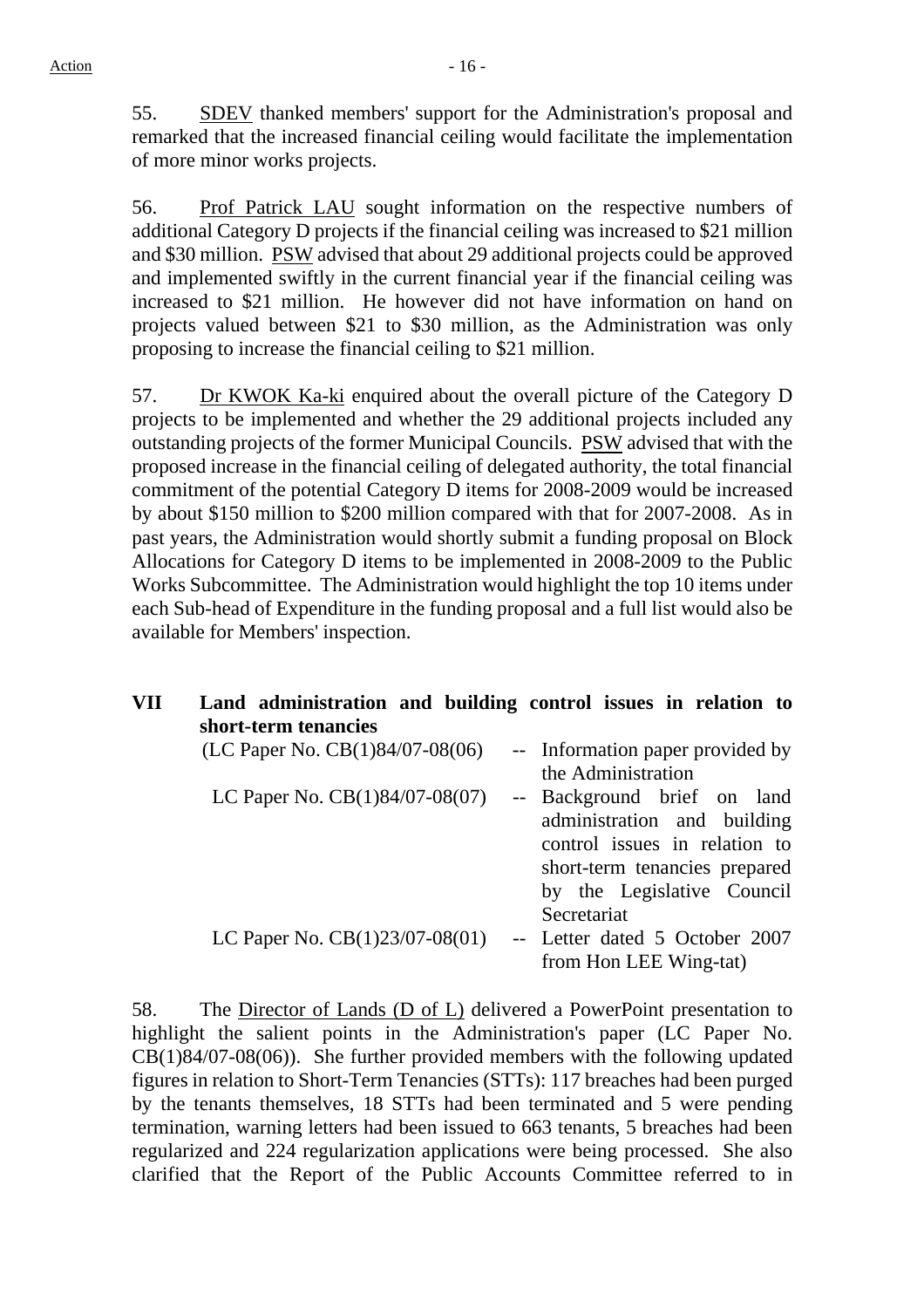paragraph 6 of the paper should be No. 48, and the word "recent" in paragraph 6 of Annex B to the paper should be "subsequent".

> (*Post-meeting note*: The soft copy of the PowerPoint presentation materials (LC Paper No. CB(1)122/06-07) was subsequently issued to members on 24 October 2007. As regards the errors in LC Paper No. CB(1)84/07-08(06) mentioned by D of L above, the relevant record kept by the Legislative Council Secretariat had been updated after the meeting.)

59. Mr LEE Wing-tat commented that although the then D of L had undertaken to conduct a review on STT administration and carry out more frequent inspections to detect breaches, it appeared that the Lands Department (LandsD) had not learnt the lessons from previous incidents. He asked whether LandsD had the ability to carry out inspections given that many of the STT sites were in remote areas. For the Hung Kiu Lane incident, he queried why LandsD approved the grant of a new STT despite previous breaches. He was particularly concerned about situations where unlawful occupation of government land by way of unauthorized building works were regularized by LandsD. He believed the general public also found it difficult to understand and accept these situations, especially if celebrities were involved. He had an impression that LandsD was slow in detecting breaches committed by wealthy STT tenants but prompt in clearing unauthorized building works erected by poor squatter residents. Land administration had been becoming more complicated with increased urbanization and higher premium. Using land at no cost was a great economic incentive for unlawful occupation of land. LandsD should consult the Legislative Council on its recommendations on STT administration after completing the review.

60. In response, D of L said that for the Hung Kiu Lane incident, LandsD had conducted regular inspections because there was a previous breach. The breach in 2002 was related to the erection of structures and increase in occupation area of ex-STT No. 1062. Thereafter, LandsD approved the grant of STT No. 1233 to replace ex-STT No. 1062 to cover the existing structures and additional tenancy area. In a subsequent site inspection in 2005, the tenancy area was found to have been extended with additional structures erected. Upon warning, the tenant had removed a substantial part of the additional structures. The case had been referred to the Sha Tin District Lands Conference (DLC) for review. After circulating the case to the relevant departments and conducting a site inspection in which new encroachment of government land was detected, the DLC discussed the case on 18 October 2007. Thereafter, the District Lands Officer/Sha Tin (DLO/ST) wrote a letter to the tenant requesting him to rectify all encroachment on government land while DLO/ST reserved the rights to take legal action or terminate the STT. Given its current resources, LandsD was not able to carry out inspections by LandsD staff on every STT site at least once in each year. To address the problem, an outsourcing feasibility study had been conducted and preparation for the tender for outsourcing of inspection work based on the views of the Department of Justice was in progress. She appreciated that the concept of regularization might be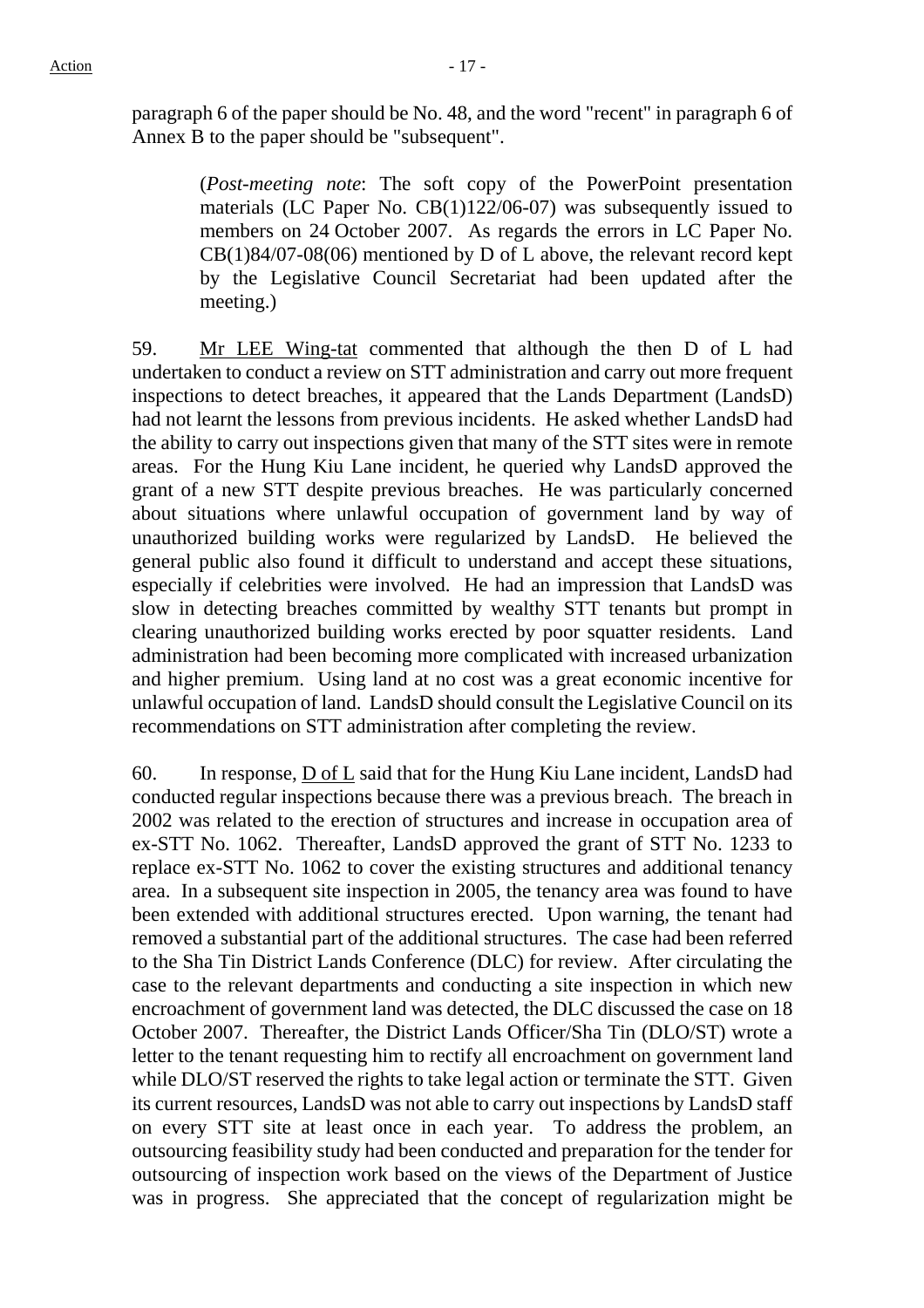difficult to understand. It was nevertheless a practical approach in STT administration and consistent with the existing policy. Before approving regularization, LandsD would consider whether the site was otherwise suitable for allocation to other Government departments or alienation for use by any other parties and the regularization application would be circulated to relevant departments for comments. The tenant concerned would have to pay additional rents for the preceding period of unauthorized occupation. LandsD was now conducting a review on the administration of the STTs and the broad direction was to encourage tenants to seek prior approval, thus reducing the need for regularization. The impression of preferential treatment might be attributed to the media devoting more coverage on some cases of regularization involving certain tenants. There was in fact no preferential treatment in approving regularization applications. LandsD would treat all parties alike regardless of their financial status. There were different policies for handling squatters and unlawful occupation of government land. Squatter clearance was based on a survey conducted previously and squatters erected after the cut-off date would be cleared according to a standardized procedure.

61. In reply to Miss CHOY So-yuk's enquiry about the enforcement procedures, D of L said that on receiving a warning letter issued within 7 days after the inspection, the tenant concerned would be given 28 days to purge the breach. If the tenant failed to do so upon re-inspection, another warning letter would be issued and the tenant would be given 14 days to purge the breach. If the tenant failed to do so again without any reasonable excuses, LandsD would initiate the STT termination process.

62. Miss CHOY So-yuk suggested that in order to reduce resources required for on-site inspections, aerial photographs taken at different time periods by LandsD could be compared to help detect unlawful occupation of government land. She commented that many such cases were revealed through complaints made to the media. D of L said that LandsD had been using aerial photographs to help detect breaches. However, on-site inspections would be required, especially for cases involving termination of STTs or resumption of government land, to obtain actual information about the breaches. LandsD had to handle a large number of cases involving unlawful occupation of government land, and would revisit the use of aerial photographs to explore how it could further facilitate land administration.

63. Mr CHEUNG Hok-ming pointed out that there were many small government sites near village houses in the New Territories, some of which had been used by villagers for a long time. LandsD would initiate prosecutions if those sites were fenced. Although villagers might wish to submit applications for STTs, the administration fee, amounting to some \$10,000, was very high for such small sites. This would deter villagers from submitting applications. As those sites were of little use for the Government, he asked whether the Administration would consider lowering the administration fee as an incentive for villagers. Government revenue would be unaffected because increased revenue from rentals would offset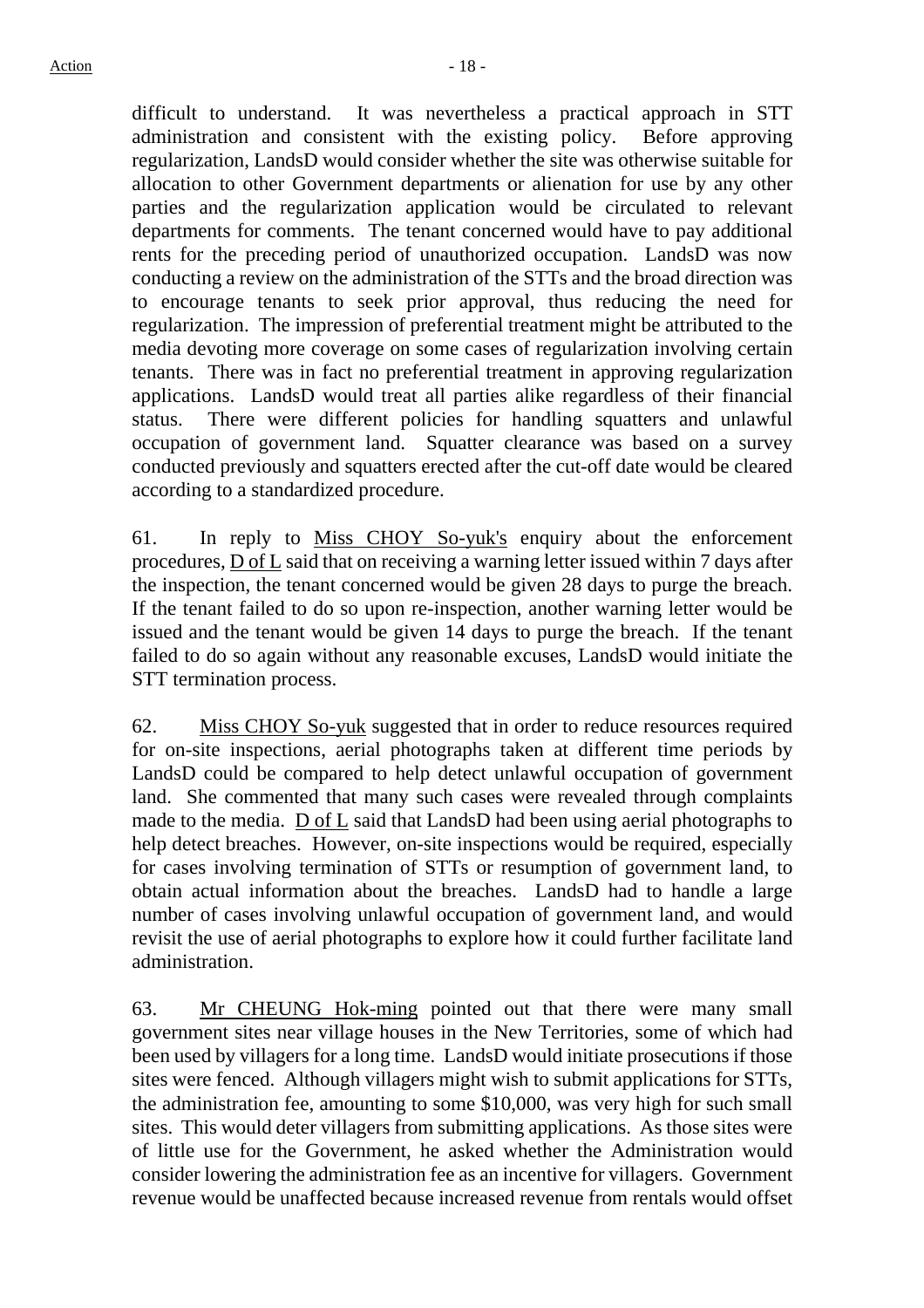the reduction in revenue from administration fee. This would also facilitate the Government in land administration and alleviate environmental hygiene problems associated with government land.

64. In response, D of L said that the current administration fee of \$9,360 was set on a cost-recovery basis. LandsD encouraged parties concerned to seek prior approval rather than retrospective regularization. She would discuss with other relevant departments on Mr CHEUNG Hok-ming's suggestion.

65. Mr Albert CHAN said that as STTs covered numerous sites and involved many historical factors, it might be inappropriate to adopt a one-size-fits-all approach in handling STT breaches. He suggested that stringent fines provisions for committing breaches could be included in new STTs or upon renewal of STTs. In doing so, the Administration could avoid being accused of preferential treatment. The Administration could consider conducting an analysis of the STT sites and selling those sites which had been let for a long time to the tenants concerned and were of little use for the Government. The tenants could then put the sites to the best use and the Government could obtain additional revenue. The Administration should implement measures which would be simple to administer but having sufficient deterring effect, such as imposing fines, to combat illegal use of government land. However, the Government should exercise caution because it might be difficult to strike the right balance between different community views on enforcement under different circumstances.

66. In response, D of L said that it was indeed difficult to strike the right balance in enforcement. Although there might be some circumstances which warranted more stringent enforcement and vice versa, it would be difficult to formulate different policies for different people. As regards introducing fines provisions, LandsD had considered the suggestion. However, LandsD's legal position as a landlord under STTs was similar to that of any private landlord and legal advice was that there would be difficulties with the suggestion. She would further study the issue with her colleagues.

67. Prof Patrick LAU asked how the Administration would coordinate the work of the Town Planning Board (TPB) and the Planning Department (PlanD) because both of them would handle matters relating to change of land use. He also enquired about the procedures for utilizing land after planning had been completed. There should be good coordination between LandsD and PlanD to avoid environmental problems caused by discordant land use, such as open storage space for containers in the New Territories. Taking land title ownership into consideration during the planning process could also help tackle breaches involving land use.

68. In response, D of L said that there was close coordination among LandsD, PlanD and TPB. Having regard to the planning intention, government land would be put up for sale through auction or tender, used for long-term purposes such as construction of hospitals or schools, or used for short-term purposes through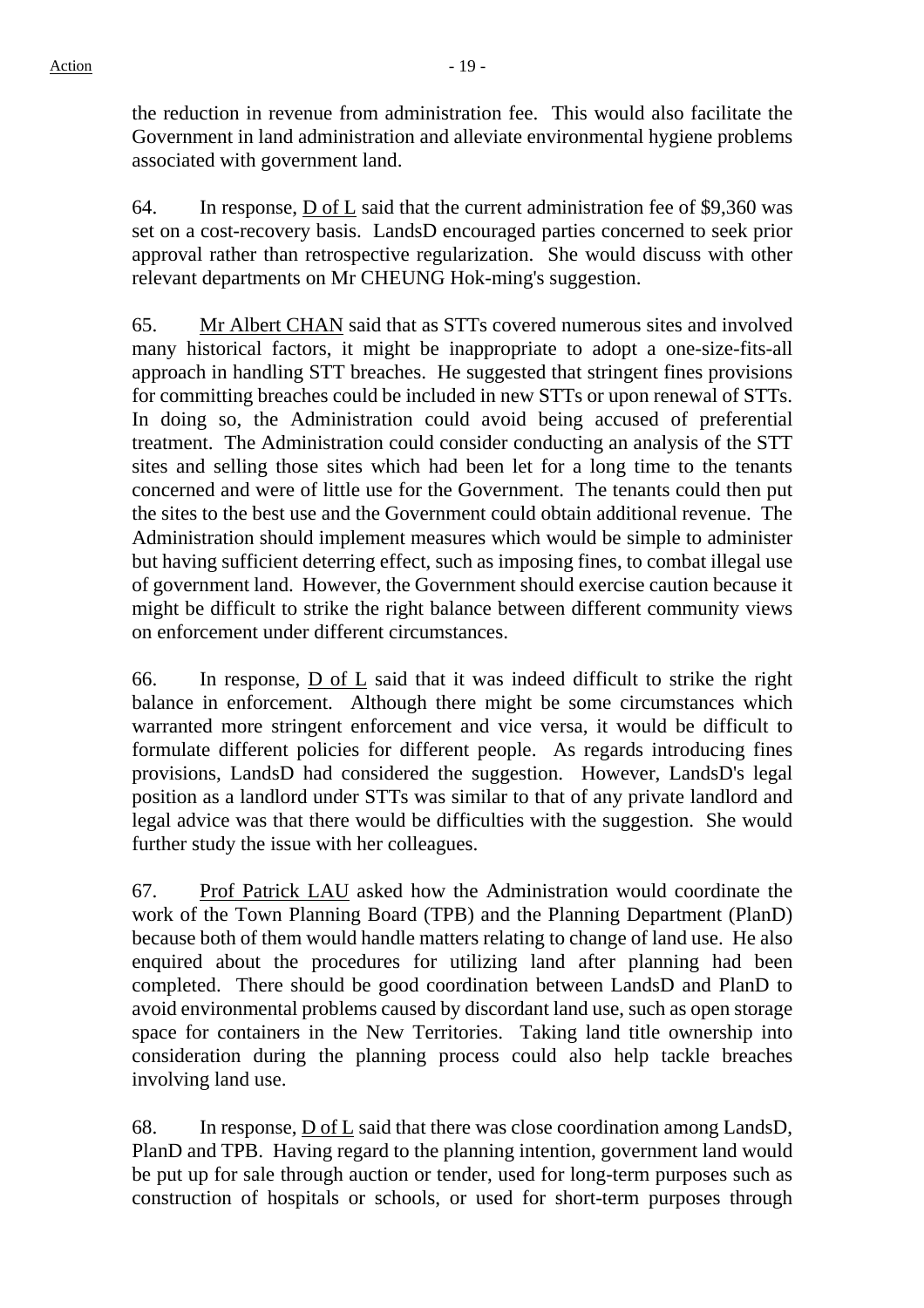STTs. For private land for which the proposed use was permitted under the lease conditions but not in line with the planning intention, LandsD would not have any valid basis for raising any objection to the granting of approval by TPB for change of use. If the proposed use was neither permitted under the lease conditions nor in line with the planning intention, consultation with relevant departments would be conducted and approval from TPB would have to be sought first. If TPB granted approval for change of use, LandsD would usually issue a short-term waiver or process a lease modification. As regards open storage space for containers, the lease conditions concerned for many such sites did not prohibit such use. Before granting planning approval, TPB would consider the possible environmental, transport and other effects and take into account the views of LandsD on lease conditions and land administration.

69. Mr Abraham SHEK disagreed to the view that there was preferential treatment in LandsD's enforcement. He considered that LandsD was prompt in enforcement and he was happy to see that LandsD had responded to the recommendations of the Public Accounts Committee. He expressed support for LandsD to outsource its work, and remarked that in outsourcing, the scope of work should be clearly specified to ensure that proper discharge of the statutory functions of LandsD would not be affected. He suggested that the procedures for submitting regularization applications should be simplified. The same administration fee should apply to all and it should not be too expensive.

70. In response, D of L said that LandsD would take a prudent approach in determining the scope of work to be outsourced. In this regard, LandsD would also learn from the outsourcing experience of the Buildings Department. To cope with the workload, LandsD would strive to streamline its work procedures.

71. The Chairman considered that regularization was a reasonable measure and shared the view that the administration fee should be lowered because many villagers were not affluent. The Government could also consider selling at a low premium some of the STT sites or sites being occupied without authorization if those sites were of little use to the Government. As regards outsourcing, LandsD should be cautious about possible abuse of authority after outsourcing its work.

72. On the Chairman's remark that the situation of unlawful occupation of private land might even be more serious than that for Government land, Mr Abraham SHEK asked how the Administration would handle those situations.

73. In response, D of L said that owners of private land were responsible for managing their own land. The Administration had sought legal advice on the matter and was given to understand that the owners concerned should consult their own legal advisers and take appropriate actions if their land was occupied unlawfully.